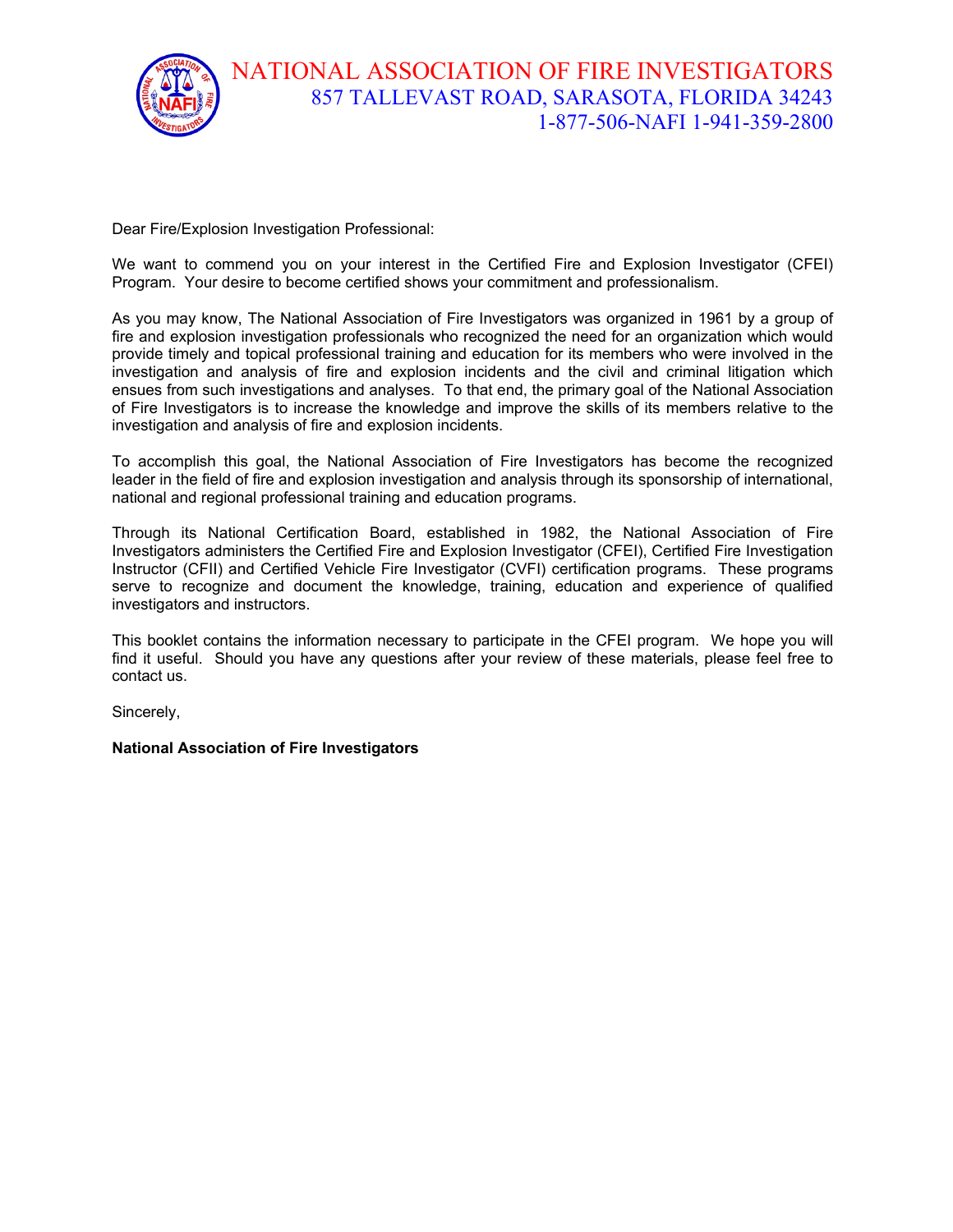#### **Certified Fire and Explosion Investigator Application Materials General Instructions:**

Read the Certified Fire and Explosion Investigator (CFEI) Guidelines and Handbook found on pages 3-8 of this packet. Retain the Guidelines and Handbook for future reference.

Review and complete the Application Checklist, found on page 9.

Complete the Payment Authorization Form, found on page 10.

Complete the CFEI Application found on pages 12-20. Please complete each question on the form provided. Helpful hints are found on page 7.

Complete Credit Summary Worksheet page 11.

Copy your application materials (pages 9-20) for your records. If you are attending a NAFI Co-sponsored training program bring a copy with you to the program.

If you are applying for a proctored exam, have your proctor complete the Proctor Designation Form and the Proctor Contract pages 21-22. The proctor must include an express delivery address. We are sorry but we cannot deliver tests to PO Boxes.

Submit the original copies of pages 9-22 making certain that the Application Checklist (page 9) is on top.

Test results will be mailed to you within 6 weeks of our receipt of your completed test. Due to privacy issues, test results cannot be given out over the phone. You may be able to see your test results sooner by logging into your membership at www.nafi.org. In some instances non-US applicants will have their CFEI credentials emailed due to mailing restrictions and only at the NAFI Certification Board's discretion.

#### **Time Requirements for CFEI Program**

Application review and approvals can take up to **4 weeks.**

Upon notification of application approval, you will have **14 days** to contact the proctor, schedule a testing session, complete the testing session and have proctor mail exam back to NAFI.

Exam receipt, grading and credentials production can take up to **6 weeks**.

Allow up to 12 weeks (3 months) for the completion of the CFEI process, if taking through the mail with a Proctor. **Due to high test volumes, expedited testing schedules are not available at this time.** It is the Applicant's responsibility to begin the application process in a timely manner in order to meet any employer deadlines.

Don't submit your application until you are ready to take the exam. Also consider any vacations, travel or work commitments that may prevent you from taking the exam in a timely manner before you apply. Once the exam reaches your proctor you have 14 days to schedule and complete your exam session. Your exam must be postmarked no more than 3 days from the date of completion. You are responsible for making sure that your proctor is available to administer the test during the 14 day window.

If you plan to take the CFEI exam at a NAFI sponsored training program these times are expedited and all applications will go through approvals in time for the exam.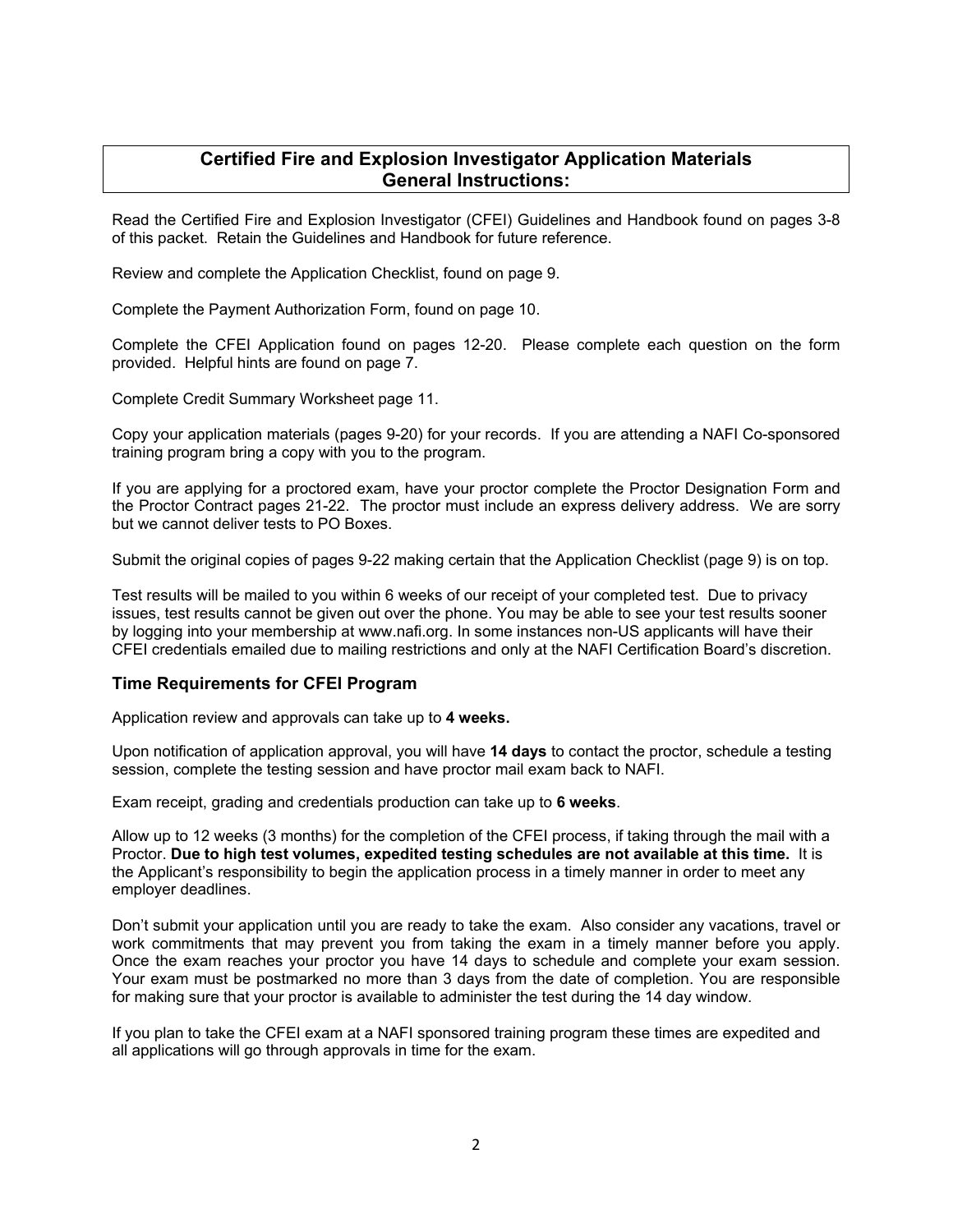#### **Certified Fire and Explosion Investigator Certification (CFEI) Program Guidelines**

#### **Intent and Objectives**

The intent of the National Certification Board's Certified Fire and Explosion Investigator (CFEI) certification program is to increase the professional knowledge and improve the analytical skills of those persons who engage in the investigation and analysis of fire and explosion incidents and/or participate in the civil and criminal litigation which ensues from such investigations and analyses.

The objectives of the CFEI program include the following:

- To promote excellence in the professional training, education and experience of fire and explosion investigators and analysts and/or the participants in the civil and criminal litigation which ensues from such investigations and analyses.
- To provide a recognized and standardized system for the evaluation of the professional knowledge and qualifications of individuals who engage in the investigation and analyses of fire and explosion incidents and/or participate in the civil and criminal litigation which ensues from such investigations and analyses.
- To recognize qualified fire and explosion investigators and analysts and/or practitioners in related civil and criminal litigation.

#### **Certified Fire and Explosion Investigator (CFEI) Certification Program Administration**

The Certified Fire and Explosion Investigator (CFEI) certification program is administered by the National Association of Fire Investigators' (NAFI) National Certification Board. The National Certification Board is a standing committee and its members are appointed by the NAFI Board of Governors.

#### **Confidentiality of National Certification Board Records**

The National Association of Fire Investigators is a not-for-profit professional organization incorporated under the applicable laws of the State of Illinois and is registered with the Illinois Secretary of State. The Association is not affiliated with or part of any federal, state or local governmental agency or entity.

As such, the records of the National Certification Board are not subject to the requirements of any federal, state or local Freedom of Information laws, administrative policies or ordinances.

All records of the National Certification Board, therefore, remain strictly confidential between the applicant and the Board with only two (2) limited exceptions. The National Certification Board will respond to written requests regarding an applicant's certification status. In addition, the National Certification Board will appropriately respond to any and all legally binding subpoenas and/or court orders. Notification of such responses will be made to the applicant who is the subject of the subpoena and/or court order.

#### **Overview of the Certified Fire and Explosion Investigator (CFEI) Certification Program**

The focus of the National Certification Board is to provide a formal and standardized evaluation system for identifying and recognizing those individuals who have the professional training, education and experience to investigate fire and explosion incidents and/or participate in the civil and criminal litigation which ensues from such investigations and analyses.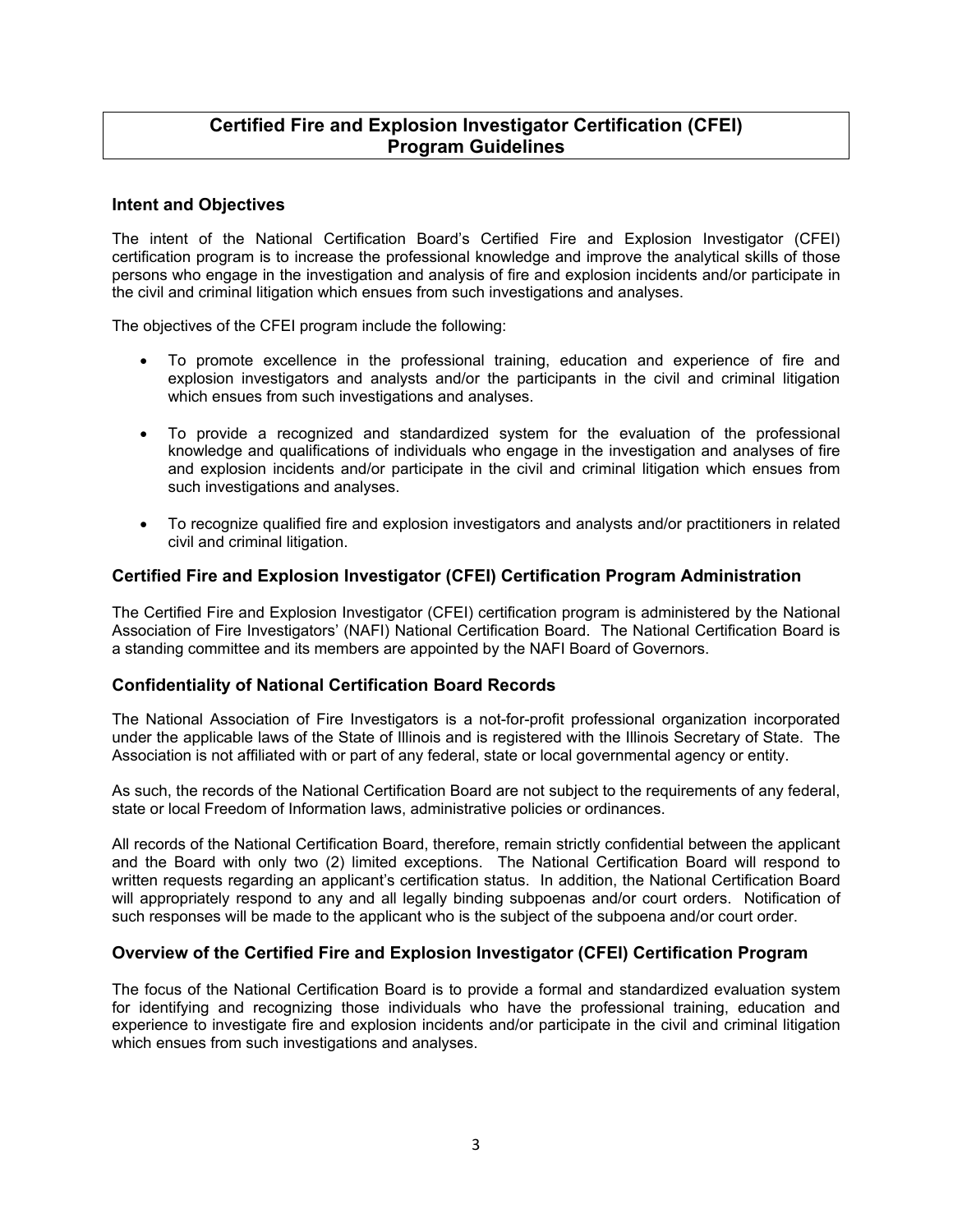#### **CFEI Certification through the National Certification Board is achieved via a two-part process.**

Part 1 – Application Review and Approval by the National Certification Board Application approval is dependent on meeting the Minimum Certification Requirements. No applicants will be allowed to take the CFEI exam without an approved application. Enrollment in a NAFI sponsored or cosponsored training program does not guarantee that an applicant's application will be approved.

#### Part 2 – CFEI Examination

Applicants with approved applications will be allowed to take the CFEI exam. Upon successful completion of the exam, CFEI certification will be issued.

There is no other process to achieve the CFEI certification.

While certification by the National Certification Board does not, in and of itself, qualify an applicant as an expert witness for purposes of civil and criminal litigation, applicants have historically utilized the certification as a significant foundation for attaining such recognition and designation in the courtroom.

#### **Application Fee**

Applications to the National Certification Board for certification as a Certified Fire and Explosion Investigator (CFEI) must be accompanied by a non-refundable application fee of \$125.00 (U.S. Funds). (This fee may be reduced in conjunction with a NAFI Sponsored Training Program.)

The required application fee may be submitted in the form of a check or money order (in US Funds drawn on a US bank) made payable to the National Association of Fire Investigators (NAFI) or by a MasterCard, Visa, American Express or Discover card utilizing the payment Authorization Form included in the application materials. **NAFI does not accept purchase orders.**

#### **Minimum Certification Requirements**

Consistent with the intent and objectives of the Certified Fire and Explosion Investigator (CFEI) certification program, the National Certification Board has established the following minimum certification requirements:

- The applicant must be a member in good standing of the National Association of Fire Investigators (NAFI) and membership must be kept current after certification to maintain CFEI status.
- The applicant must be at least eighteen (18) years of age.
- The applicant must demonstrate that he/she has a high school diploma, G.E.D. or equivalent certification.
- The applicant must demonstrate that he/she is of good moral character and will honor the principles set forth in the Code of Ethics of the National Association of Fire Investigators (NAFI).
- The applicant must meet or exceed the minimum of 150 Credits and the absolute minimums set forth in the application.
- The applicant must demonstrate that he/she is actively involved in the investigation and analysis of fire and explosion incidents and/or the civil and criminal litigation that ensues from such investigations and analyses.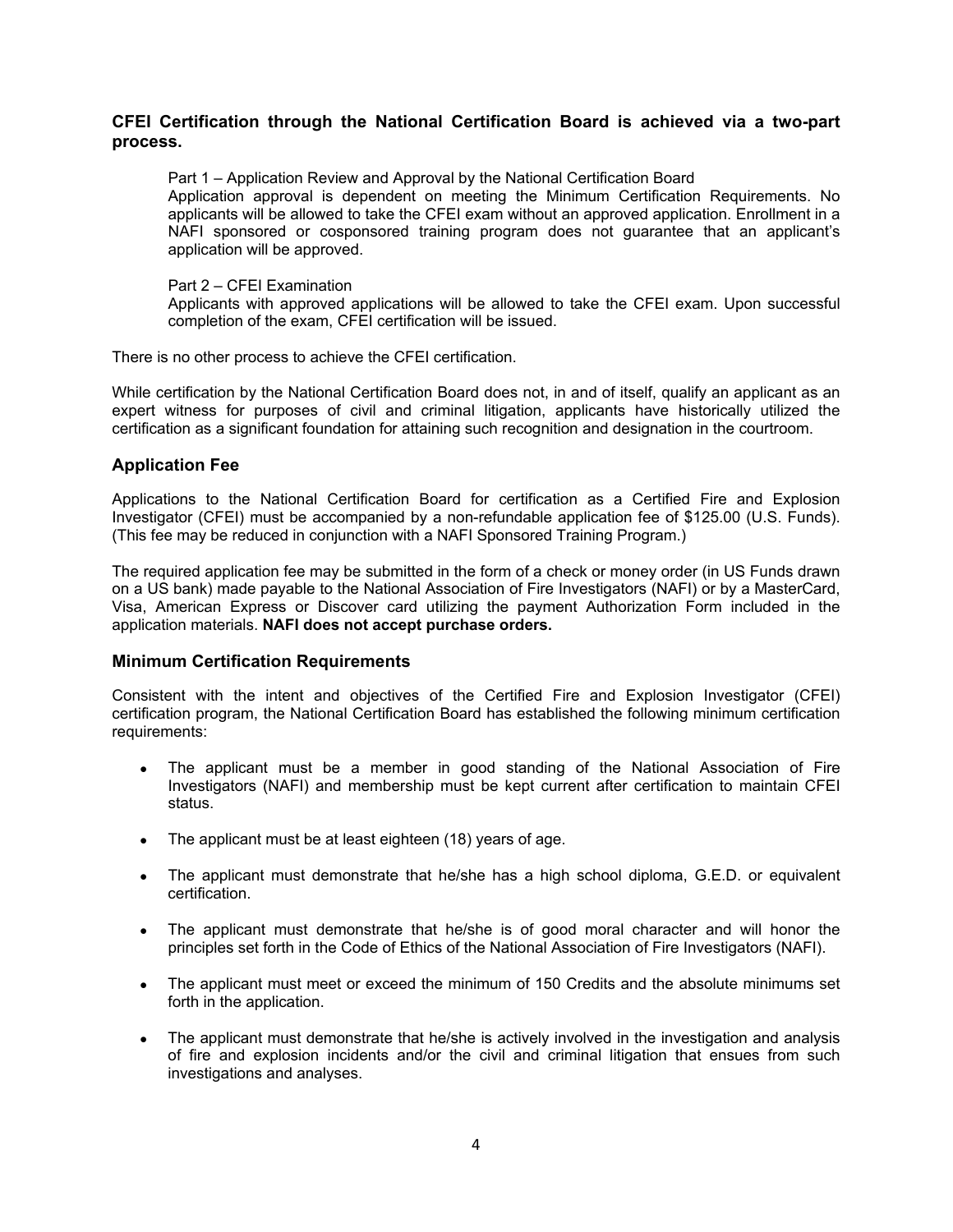- The applicant must demonstrate that he/she has responsibility within his/her company and/or department to participate in the investigation and analysis of fire and explosion incidents and/or the civil and criminal litigation that ensues from such investigations and analyses.
- The applicant must demonstrate that he/she has received professional training and education in the investigation and analysis of fire and explosion incidents and/or the practice of civil and criminal litigation, which ensues from such investigations and analyses.
- The applicant must demonstrate that he/she possesses the minimum level of professional knowledge necessary to conduct an investigation and analyses of a fire and explosion incident and/or participate in the civil and criminal litigation, which ensues from such investigations and analyses.
- The applicant must demonstrate that he/she can practically apply the professional training and education he/she has received in the investigation and analysis of fire and explosion incidents and/or the civil and criminal litigation which ensues from such investigations and analyses.

#### **Provisional Certification**

Provisional certification (CFEI-p) is occasionally offered at the discretion of the National Certification Board to an applicant who has a minimum of 120 Credits but falls short on the absolute minimums set forth in this application.

In such cases, the National Certification Board reserves the right to offer the applicant provisional certification provided the applicant successfully completes the written certification evaluation. The applicant's certification remains provisional until such time that he/she can provide the Board with additional information, which demonstrates that the applicant now meets the Minimum Certification Requirements by submitting an Application for Removal of Provisional.

In any case, all provisional certifications will expire two (2) years following the original date of its issuance.

#### **Certified Fire and Explosion Investigator (CFEI) Application Package**

Each applicant for certification as a Certified Fire and Explosion Investigator (CFEI) must complete the written application package. The application package must be completed according to the written instructions.

Applicants are encouraged to provide as much detail as possible when completing the application package. The information provided therein by the applicant is the only basis by which the National Certification Board determines whether the applicant meets the Minimum Certification Requirements.

The National Certification Board reserves the right to verify all information contained in an applicant's submitted application package. The Board further reserves the right to solicit and/or require additional information from an applicant when necessary to facilitate its review of an applicant's qualifications.

Applicants with approved applications will be allowed to take the CFEI exam. Upon successful completion of the exam, CFEI certification will be issued.

Complete application packages should be submitted by mail or express package delivery\* to:

Executive Secretary - National Certification Board National Association of Fire Investigators, International 857 Tallevast Road Sarasota, Florida 34243 \* Email and fax applications will not be accepted.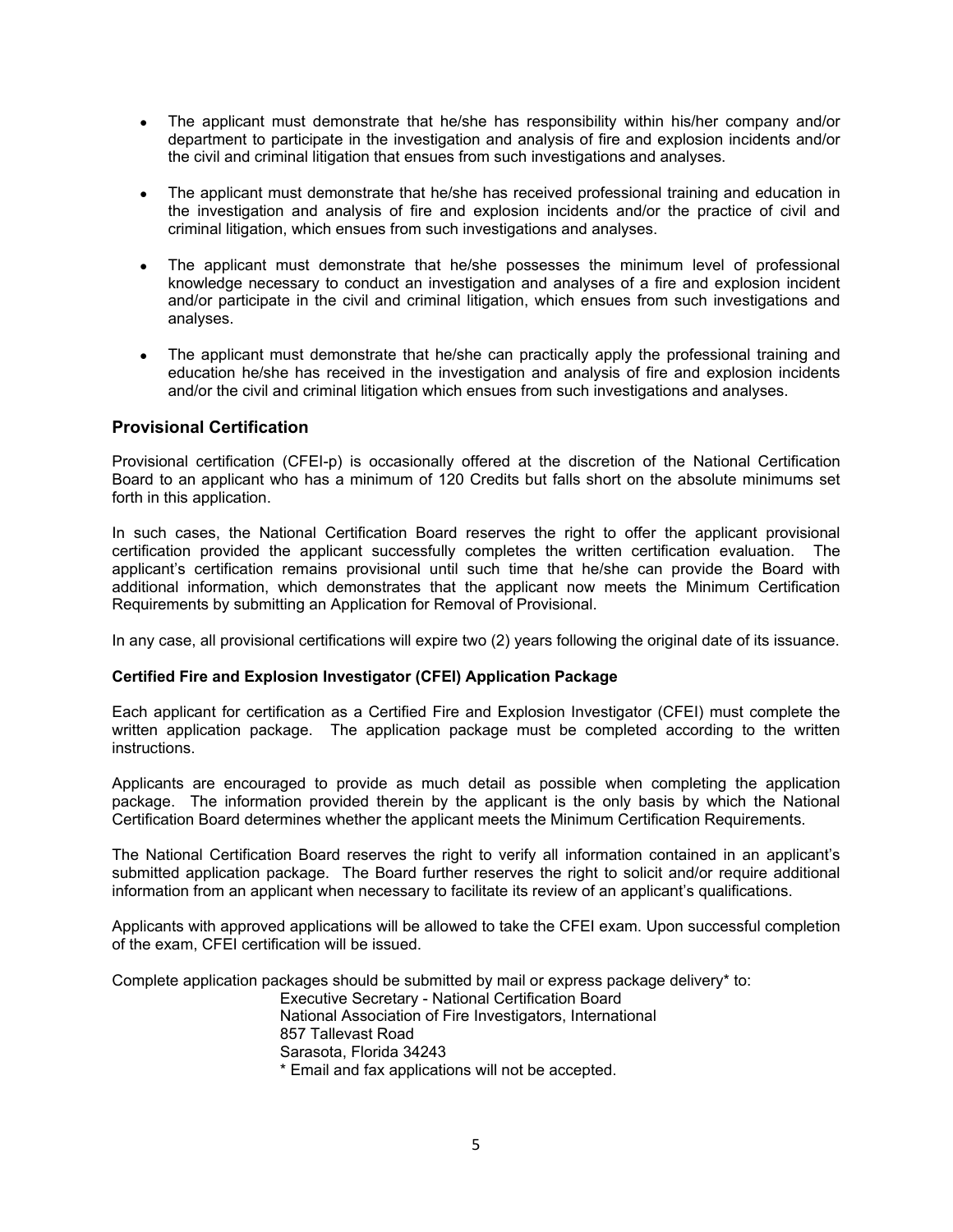#### **Certified Fire and Explosion Investigator (CFEI) Written Certification Evaluation**

Participation in the Certified Fire and Explosion Investigator (CFEI) written certification evaluation is offered to approved applicants by the National Certification Board in only the following approved manners:

- is offered periodically each year in conjunction with NAFI sponsored training programs.
- by a proctor nominated by the applicant and approved by the National Certification Board. The proctor must meet all of the proctor requirements listed on the Proctor Designation Form and agree to the terms on the Proctor Contract. The National Certification Board reserves the right to reject a nominated proctor.
- group proctoring can be approved at the discretion of the National Certification Board and NAFI Membership Services. Group proctoring sessions must be registered at http://www.nafi.org/learn/group/ and must follow the prescribed group testing procedures.
- by prearranged appointment at the NAFI Membership Services Office.

#### **The CFEI Exam:**

- consists of one hundred (100) questions selected randomly from a question pool maintained by the National Certification Board. The questions are of the multiple-choice and true/false variety. All questions are taken from the current edition of NFPA 921.
- maximum of two (2) hours is allowed in which to complete the written certification evaluation.
- no reference materials or outside assistance are permitted.
- minimum score of seventy-five percent (75%) must be attained to receive a passing score on the written certification evaluation. The National Certification Board, however, records an applicant's performance on the written certification evaluation, only as pass/fail.

Applicants who fail to attain a passing score on the written certification evaluation must wait six (6) months following the date of the original test date to apply for a retest. A CFEI retest application must be submitted. However, they must retest within 12 months of their original test date. After 12 months the applicant must reapply.

#### **Re-certification Criteria**

To insure that Certified Fire and Explosion Investigators (CFEI) certified by the National Certification Board remain current with the theoretical and technological advancements in the field of fire and explosion investigation and analysis, the National Certification Board requires re-certification every five years based upon the applicant's original date of certification.

CFEI re-certification will be granted only to those applicants meeting the current re-certification criteria written by the National Certification Board of the National Association of Fire Investigators. Re-certification is obtained by providing sufficient documentation to verify that the re-certification criteria have been met. Detailed recertification criteria can be found at http://www.nafi.org/certification/recertification.cfm

Members who fail to recertify within one year of their re-certification date will be required to submit an application to retest for CFEI Re-certification and retesting fee of \$125.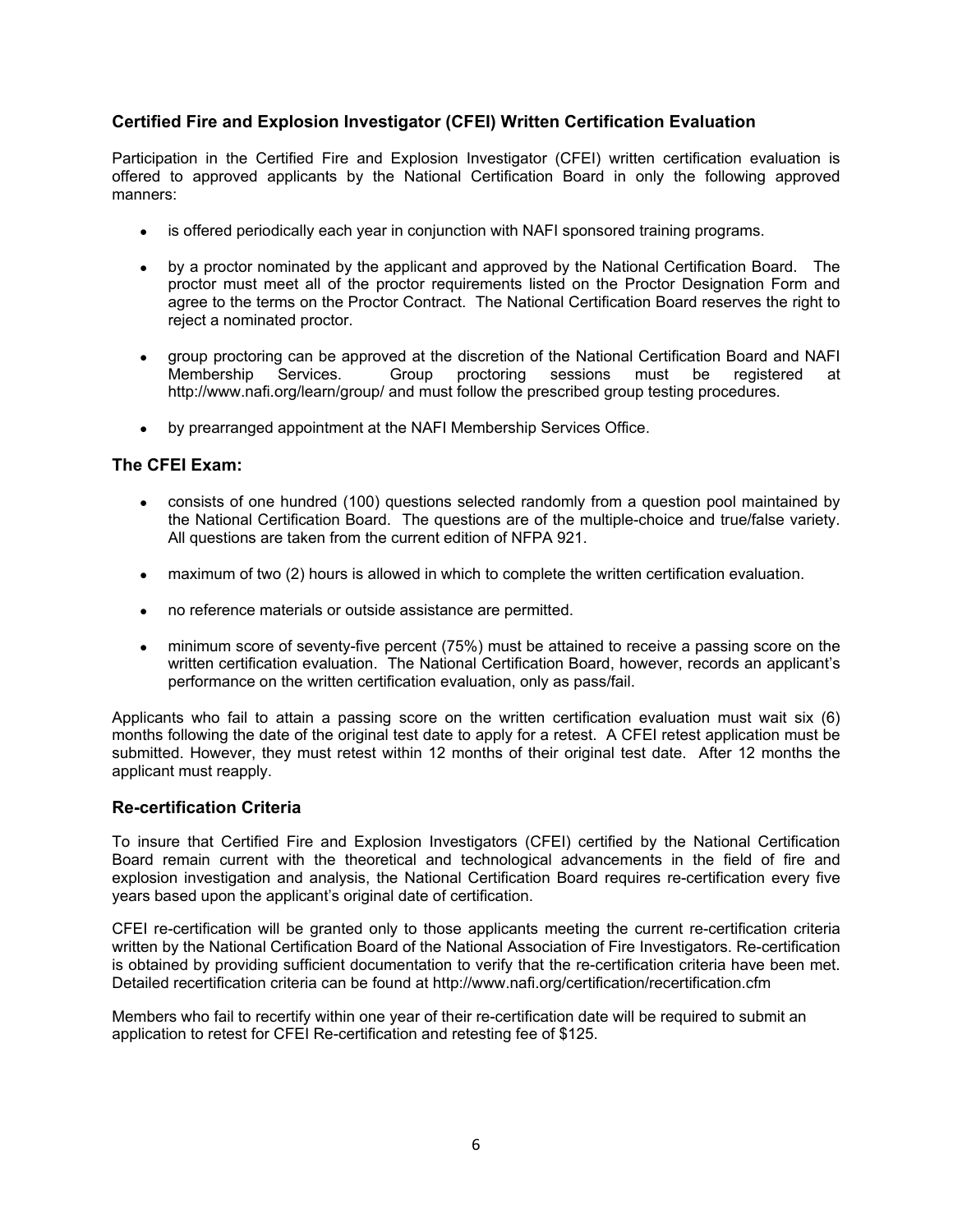#### **Tips for CFEI Applicants**

Use these helpful instructions to ensure that your application has a better chance of being approved on the first submission.

- Don't submit your application until you are ready to take the exam. Also consider any vacations, travel or work commitments before you apply. Once the exam reaches your proctor you have a 14 day window to schedule and complete your exam session. You are responsible for making sure that your proctor is available to administer the test during the 14 day window.
- **All sections of the application are required.** For sections in which you have a negative answer or no information please put "none", "not applicable", or "0". Applications deemed to be incomplete will be returned to the applicant and will significantly delay the approval process.
- Type your application or print legibly.
- It is **not permissible** to write "See Resume" or "See CV". You may attach your CV or Resume as an additional supporting document but it **cannot** replace responses on the application form. Doing this will guarantee that your application will be rejected!
- When in doubt -- ask. It is much easier and faster to call or email the membership services office with a question prior to submitting your application, than to redo your application after it has been rejected. We're here to help.
- More information is always better than less. Give the National Certification Board all the relevant information to make an informed decision regarding your application. Use Applicant Narrative section to include any additional information you consider relevant but was not specifically asked for in the body of the application.
- Don't forget to sign. This is one of the top reasons for application rejection and processing delays.
- Include complete and accurate proctor information (not needed if taking at a NAFI sponsored training program.) Your proctor forms must be included with your application. **Do not send them separately**. It is your responsibility to find a proctor. If you are having trouble, you may search Proctor volunteers on the NAFI member directory on NAFI.org. Tests will be delivered directly to the proctor via express carrier upon approval of your application by the National Certification Board. You will be notified by email of your approval and test delivery.
- Payment for application fee must be included with your application if you are applying to take the exam with a Proctor.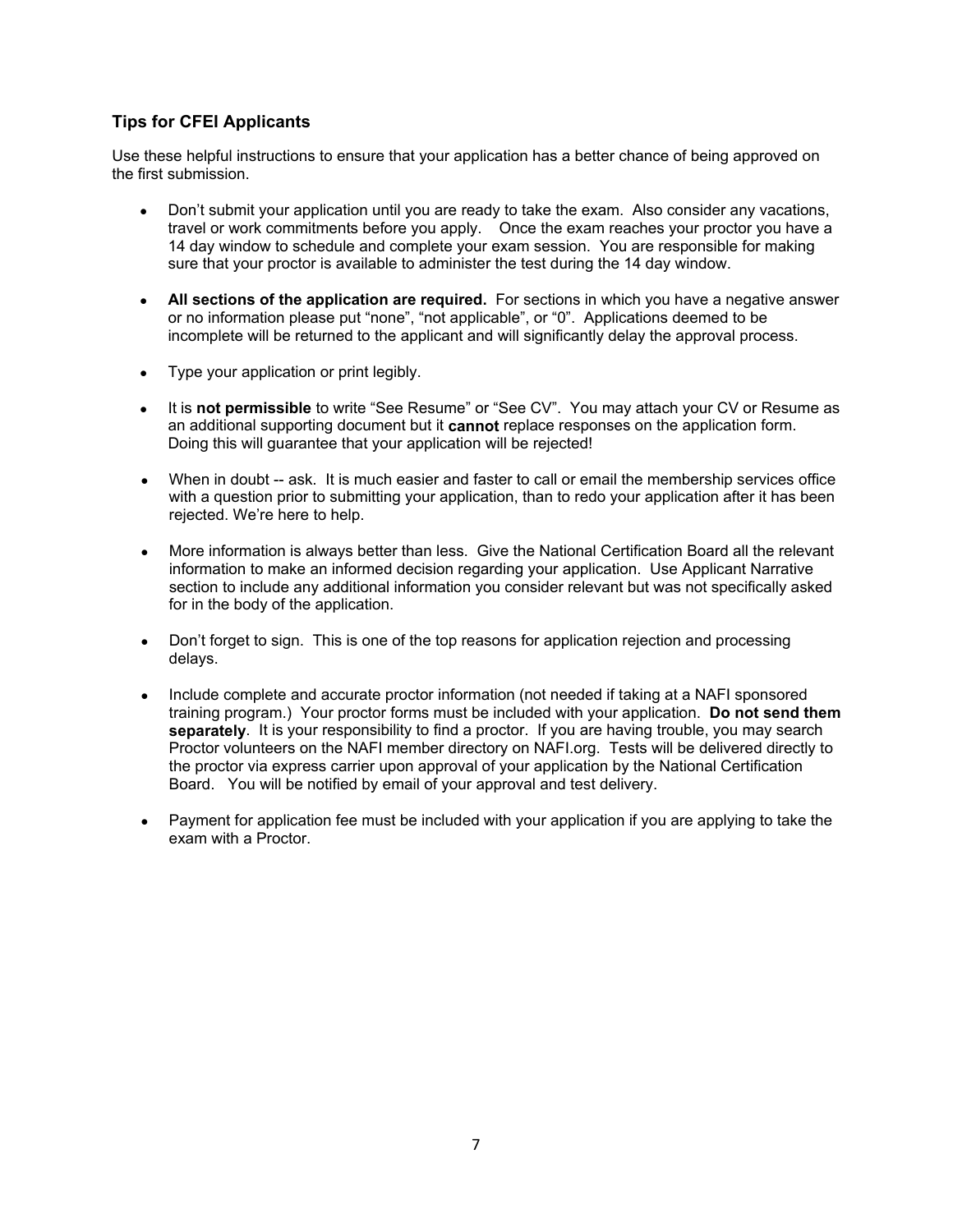#### **Certified Fire and Explosion Investigator Certification - Proctor**

Proctor Designation Form (Do not include if applying to take the CFEI exam at NAFI sponsored training program):

- Complete the requested information.
- The proctor address should be a street address suitable for delivery services by an express carrier, usually FedEx.
- Submit this form with the rest of your application.

Proctor Contract (Do not include if applying to take the CFEI exam at NAFI sponsored training program):

- The proctor must read the rules regarding test administration.
- The proctor should print his or her name
- The proctor should sign the Proctor Contract.<br>• Submit this form with the rest of your annicati
- Submit this form with the rest of your application.

#### **Instructions for attaching additional information**

Using a separate sheet of paper, list the number and title of the section you are supplementing, and then list the additional information. Attach all supplements, in numeric order, after the Proctor Contract.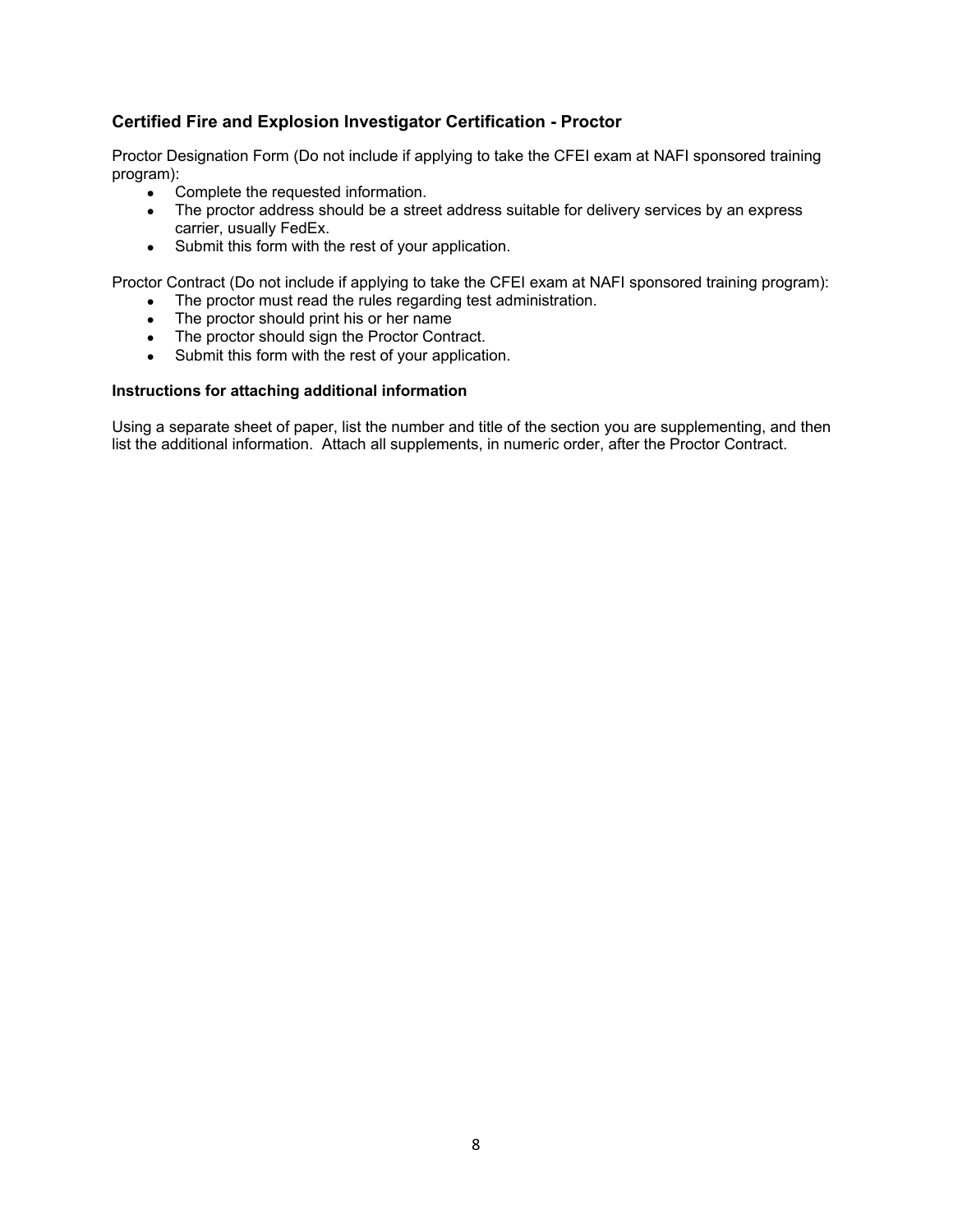#### **Certified Fire and Explosion Investigator Certification Application Materials Checklist**

Applicant Name:

Original copies of the following application materials should be stapled together, in this order, and submitted via mail or express package delivery\* to:

> Executive Secretary - National Certification Board National Association of Fire Investigators, International 857 Tallevast Road Sarasota, Florida 34243

#### **\* Email and fax applications cannot be accepted.**

| Completed Application Materials Checklist.<br>Page 9 (this page) of this packet. |
|----------------------------------------------------------------------------------|
| Completed Payment Authorization Form.<br>Page 10 of this packet.                 |
| Completed Credit Summary Worksheet.<br>Page 11 of this packet.                   |
| Completed and signed CFEI Application.<br>Pages 12-20 of this packet.            |

Completed Proctor Designation Form. Page 21 of this packet.

Completed and signed Proctor Contract. Page 22 of this packet.

Copies of additional sheets of information (where applicable).

Copies of Supporting Documents (where applicable).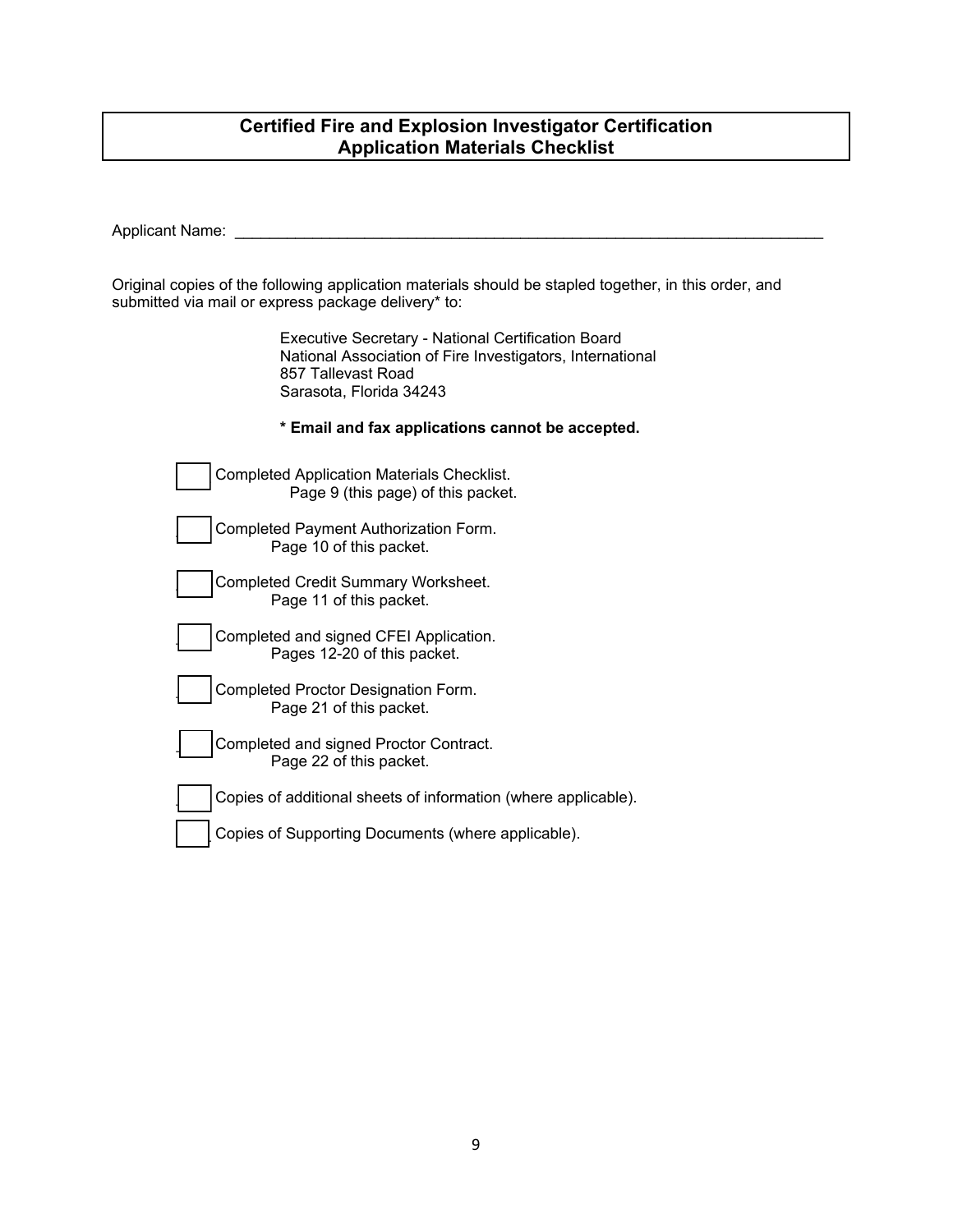#### **CFEI Application Fee Payment Authorization Form**

Use the section below that applies to your testing circumstances. If you have any questions, contact Membership Services at 1-877-506-6234 or 941-359-2800 prior to submitting your application.

## **NAFI Training Program**

 $\circ$  I am applying to take the CFEI Examination at a NAFI sponsored training program. I am a member in good standing of NAFI. The application fees are included in or will be added to your invoice for the training program. We will contact you if your account has a balance due. Do not include payment with this application.

I have a confirmed registration for a NAFI Sponsored Training Program:

|       | Location |
|-------|----------|
|       |          |
| _____ | Dates    |

## **Proctor**

\_\_\_\_ I am applying to take the CFEI Examination with a proctor. I am submitting \$125.00 US in application fees.

| <b>Payment Information</b>                                                        |  |  |  |
|-----------------------------------------------------------------------------------|--|--|--|
| <b>Credit Card Payment</b>                                                        |  |  |  |
| Visa, MasterCard, American Express, Discover                                      |  |  |  |
| Expiration Date MM/YY _____________C V V Code _________Billing Zip Code _________ |  |  |  |
| Name as it appears on the card                                                    |  |  |  |
|                                                                                   |  |  |  |
| Check or money orders in US funds, drawn on a US bank are enclosed.               |  |  |  |

*Please note: The Application Fees for the CFEI program are non-refundable.* 

## **Public Agency Training Council (PATC)**

\_\_\_\_ I am applying to take the CFEI Examination at a Public Agency Training Council (PATC) training program. Completed applications and payment should be submitted at the PATC training program and should NOT be sent to the NAFI office. The PATC instructor will pre-approve your application and collect all fees.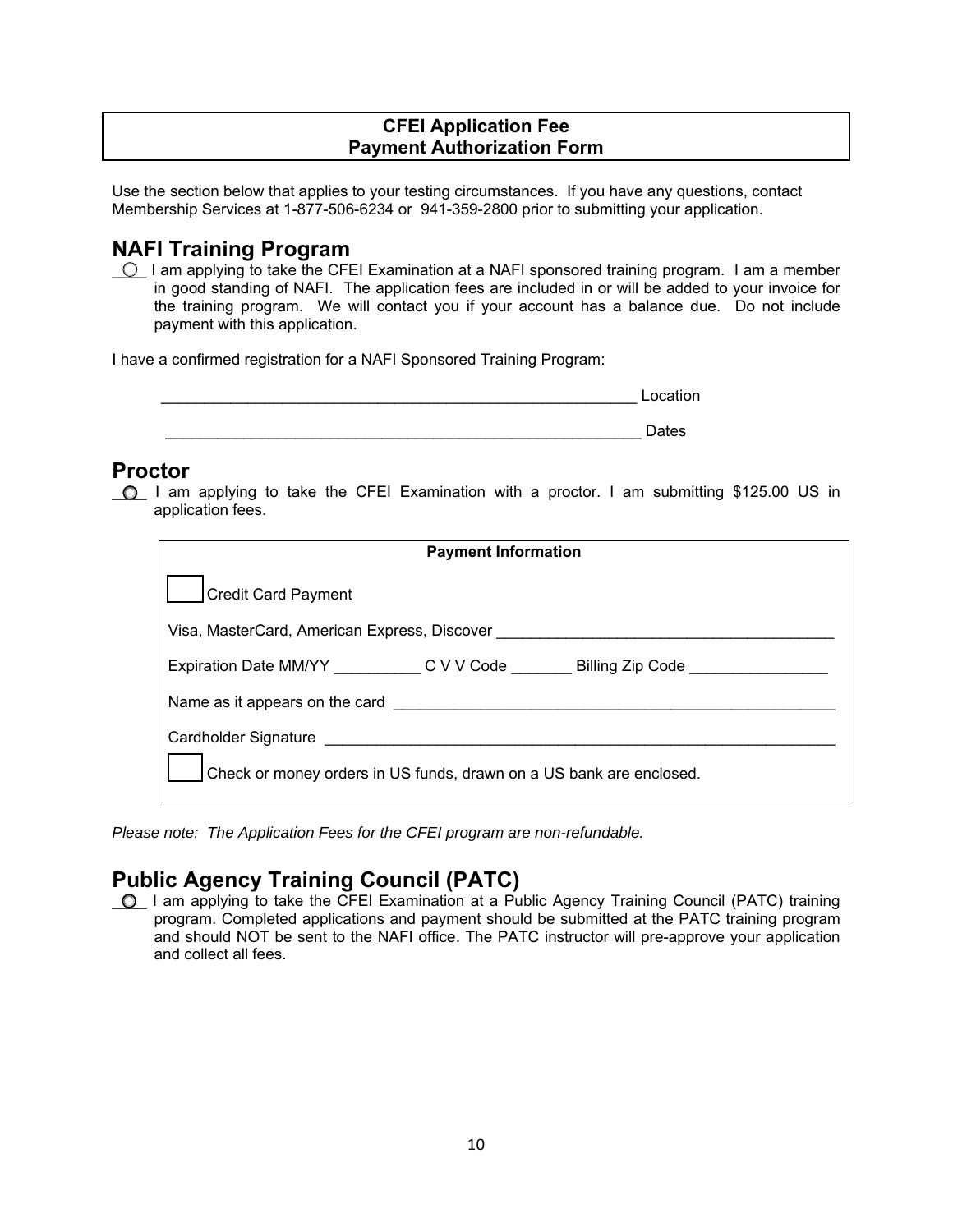Applicant Name \_\_\_\_\_\_\_\_\_\_\_\_\_\_\_\_\_\_\_\_\_\_\_\_\_\_\_\_\_\_\_\_\_\_\_\_\_\_\_\_\_\_\_\_\_\_\_\_\_\_\_

## **TOTAL CREDITS**

| <b>2a. Total Formal Education Credits:</b><br>Min. of 10 Credits – Max. of 50 Credits<br>3. Total College/University Courses Credits:<br>Max. of 25 Credits<br>4. Total Seminar and In-Service Training Credits:<br>Min. of 10 Credits - Max. of 25 Credits |
|-------------------------------------------------------------------------------------------------------------------------------------------------------------------------------------------------------------------------------------------------------------|
|                                                                                                                                                                                                                                                             |
|                                                                                                                                                                                                                                                             |
|                                                                                                                                                                                                                                                             |
|                                                                                                                                                                                                                                                             |
|                                                                                                                                                                                                                                                             |
|                                                                                                                                                                                                                                                             |
| 5. Total Licensing and Certifications Credits:                                                                                                                                                                                                              |
| Max, of 5 Credits                                                                                                                                                                                                                                           |
| 6. Total Association Membership Credits:                                                                                                                                                                                                                    |
| Max, of 10 Credits                                                                                                                                                                                                                                          |
| 7. Total Committees & Association Leadership Credits:                                                                                                                                                                                                       |
| Max, of 10 Credits                                                                                                                                                                                                                                          |
| 8. Total Fire Investigation Experience Credits:                                                                                                                                                                                                             |
| Max of 75 Credits                                                                                                                                                                                                                                           |
| 9. Total Courtroom Experience Credits:                                                                                                                                                                                                                      |
| Max, of 25 Credits                                                                                                                                                                                                                                          |
| 10. Total Awards & Commendations Credits:                                                                                                                                                                                                                   |
| Max. of 10 Credits                                                                                                                                                                                                                                          |
| 11. Total Publications & Research Credits:                                                                                                                                                                                                                  |
| Max, of 20 Credits                                                                                                                                                                                                                                          |
|                                                                                                                                                                                                                                                             |
| <b>Total Credits Claimed For This Application</b>                                                                                                                                                                                                           |
|                                                                                                                                                                                                                                                             |
| 12. Narrative Credits:                                                                                                                                                                                                                                      |
| Max. of 10 Credits awarded by the National Certification Board                                                                                                                                                                                              |

### **APPLICATION TOTAL**

#### **150 Credits is the minimum to be eligible to challenge the examination**

- $\checkmark$  All credit totals will be evaluated for their accuracy by the NAFI evaluator.
- $\checkmark$  A total of 150 credits are necessary to be approved by the Board of Directors to sit for the CFEI exam.<br>Σ Applicants in the range of 120-149 credits may still qualify for a provisional CFEI (CEEI-n). See page 5 Applicants in the range of 120-149 credits may still qualify for a provisional CFEI (CFEI-p). See page 5 for additional information.
- $\checkmark$  Incomplete applications will automatically be returned without evaluation.

| For office use only - Action of the National Certification Board                                                                                                                                                               |                                                                                                                                                                                                                                |  |
|--------------------------------------------------------------------------------------------------------------------------------------------------------------------------------------------------------------------------------|--------------------------------------------------------------------------------------------------------------------------------------------------------------------------------------------------------------------------------|--|
| Application Received ______________________                                                                                                                                                                                    | Application Fee Received <b>Example 20</b>                                                                                                                                                                                     |  |
| Application Approval ________________________                                                                                                                                                                                  | Application Not Approved _______________________                                                                                                                                                                               |  |
|                                                                                                                                                                                                                                |                                                                                                                                                                                                                                |  |
| Proctor Name _____________________________                                                                                                                                                                                     |                                                                                                                                                                                                                                |  |
|                                                                                                                                                                                                                                | Test Returned and the state of the state of the state of the state of the state of the state of the state of the state of the state of the state of the state of the state of the state of the state of the state of the state |  |
|                                                                                                                                                                                                                                | Pass / Fail __________________________________                                                                                                                                                                                 |  |
| NAFI Number and the contract of the contract of the contract of the contract of the contract of the contract of the contract of the contract of the contract of the contract of the contract of the contract of the contract o | CFEI Date                                                                                                                                                                                                                      |  |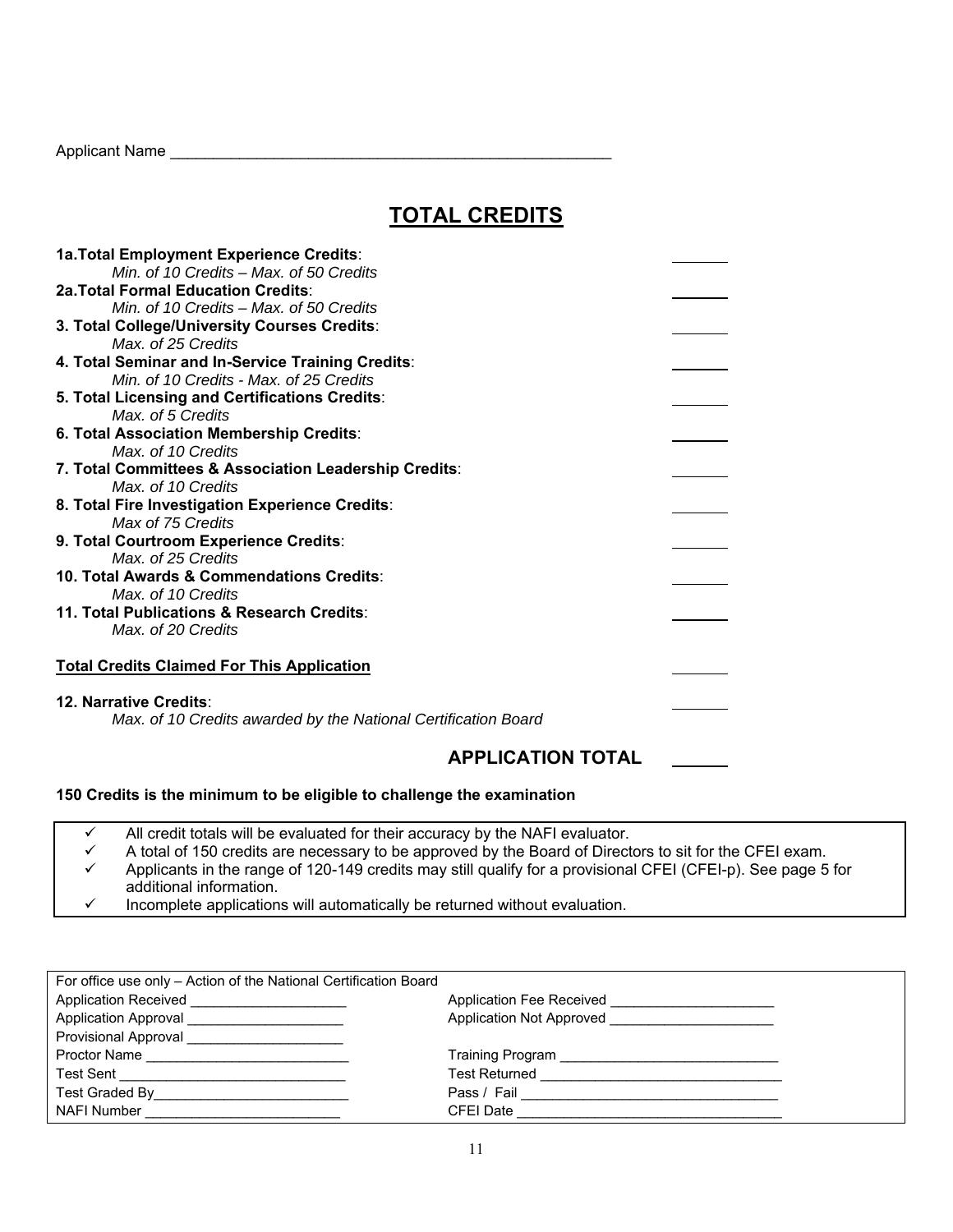## **Certified Fire and Explosion Investigator Application**

Application must be completed in full. Incomplete applications will be returned and NO refunds will be issued.

| Application Date MM/DD/YYYY                                                                                        |             | NAFI Number: __________<br>Must be current, active NAFI member                         |         |
|--------------------------------------------------------------------------------------------------------------------|-------------|----------------------------------------------------------------------------------------|---------|
|                                                                                                                    |             |                                                                                        |         |
| Date of Birth: MM/DD/YYYY _________________                                                                        |             |                                                                                        |         |
|                                                                                                                    |             |                                                                                        |         |
|                                                                                                                    |             |                                                                                        |         |
| City<br>Please update my contact information                                                                       | State/Prov. | Zip/Postal                                                                             | Country |
| 1a. Employment Experience                                                                                          |             |                                                                                        |         |
| Full-Time Fire Investigator                                                                                        |             | 10 Credits Per Year                                                                    |         |
| Part-Time Fire Investigator                                                                                        |             | 8 Credits Per Year                                                                     |         |
| Direct Supervision of Fire Investigators<br>Including attorneys, adjusters                                         |             | 8 Credits Per Year                                                                     |         |
| <b>Fire Protection Engineers</b>                                                                                   |             | 6 Credits Per Year                                                                     |         |
| Manufacturers / Designers                                                                                          |             | 6 Credits Per Year                                                                     |         |
| Misc. Fire Related Employment<br>Including Firefighter, Fire or Police Officers,<br>Evidence Technicians, Military |             | 6 Credits Per Year                                                                     |         |
|                                                                                                                    |             | <b>Total Employment Experience Credits:</b><br>Min. of 10 Credits - Max. of 50 Credits |         |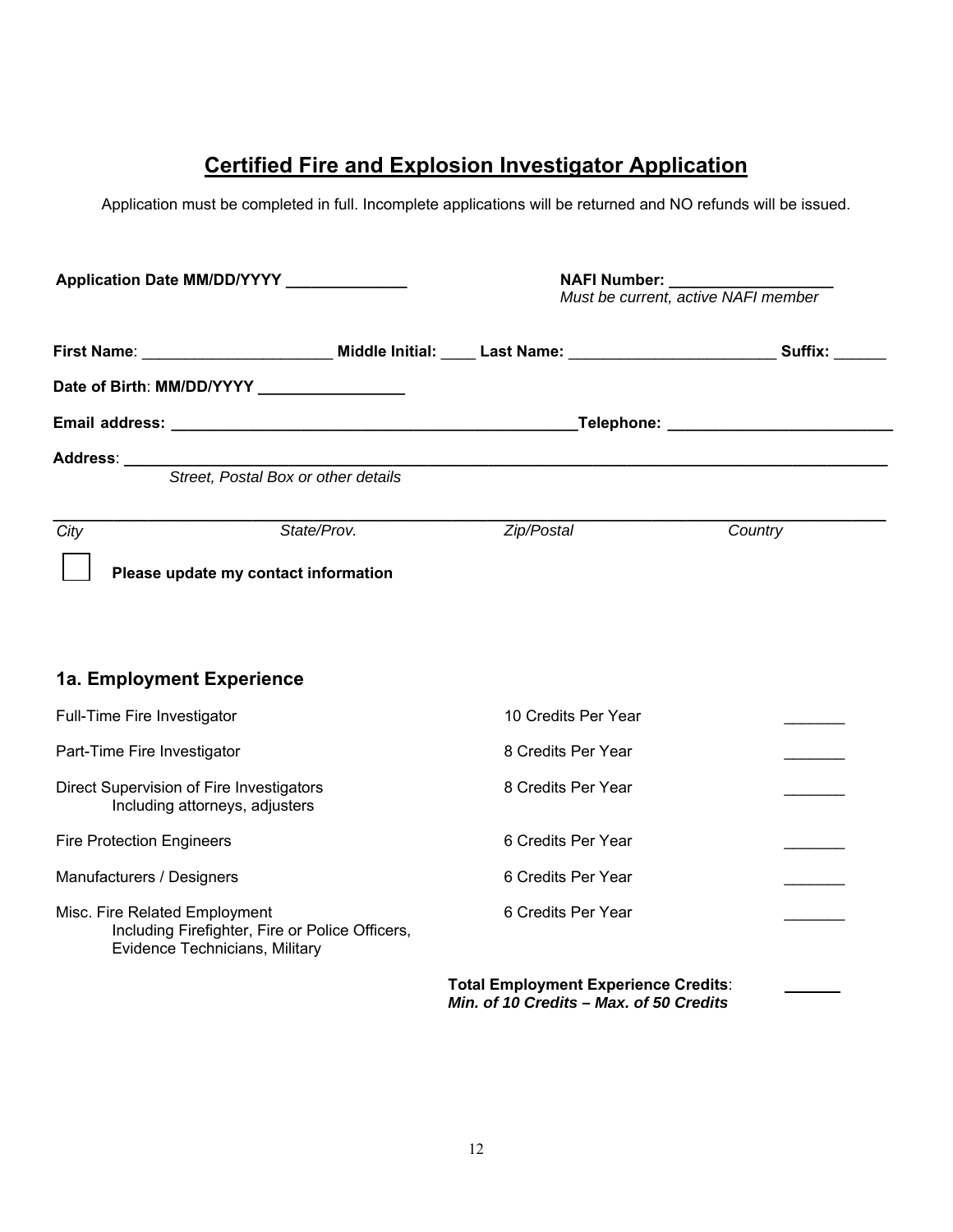1b. Employment Experience Details - Please list your employment experience to correspond with the Credits claimed in section 1a.

| Address <b>Address Address Address <b>Address Address  Address  Address <i>Address Address</i></b></b>                                                                                                                                    |  |
|-------------------------------------------------------------------------------------------------------------------------------------------------------------------------------------------------------------------------------------------|--|
|                                                                                                                                                                                                                                           |  |
|                                                                                                                                                                                                                                           |  |
|                                                                                                                                                                                                                                           |  |
|                                                                                                                                                                                                                                           |  |
| Address <b>Address Address Address Address Address Address Address Address Address Address Address Address Address Address Address Address Address Address Address Address Address Add</b>                                                |  |
|                                                                                                                                                                                                                                           |  |
| Job Title <b>Commission Control Control Control</b> Description of Duties <b>Commission Control Control Control Control Control Control Control Control Control Control Control Control Control Control Control Control Control Contr</b> |  |
| Employment Dates ___________________________________Total Years _______________________________Credits Claimed ______                                                                                                                     |  |
|                                                                                                                                                                                                                                           |  |
|                                                                                                                                                                                                                                           |  |
|                                                                                                                                                                                                                                           |  |
| Job Title <b>Commission Commission Control</b> Description of Duties <b>Commission Commission Commission</b>                                                                                                                              |  |
|                                                                                                                                                                                                                                           |  |
|                                                                                                                                                                                                                                           |  |
|                                                                                                                                                                                                                                           |  |
|                                                                                                                                                                                                                                           |  |
| Job Title <b>Commission Control Control Control</b> Description of Duties <b>Commission Control Control Control Control Control Control Control Control Control Control Control Control Control Control Control Control Control Contr</b> |  |
| Employment Dates ___________________________________Total Years _____________________________Credits Claimed ________                                                                                                                     |  |

Attach additional sheets as needed.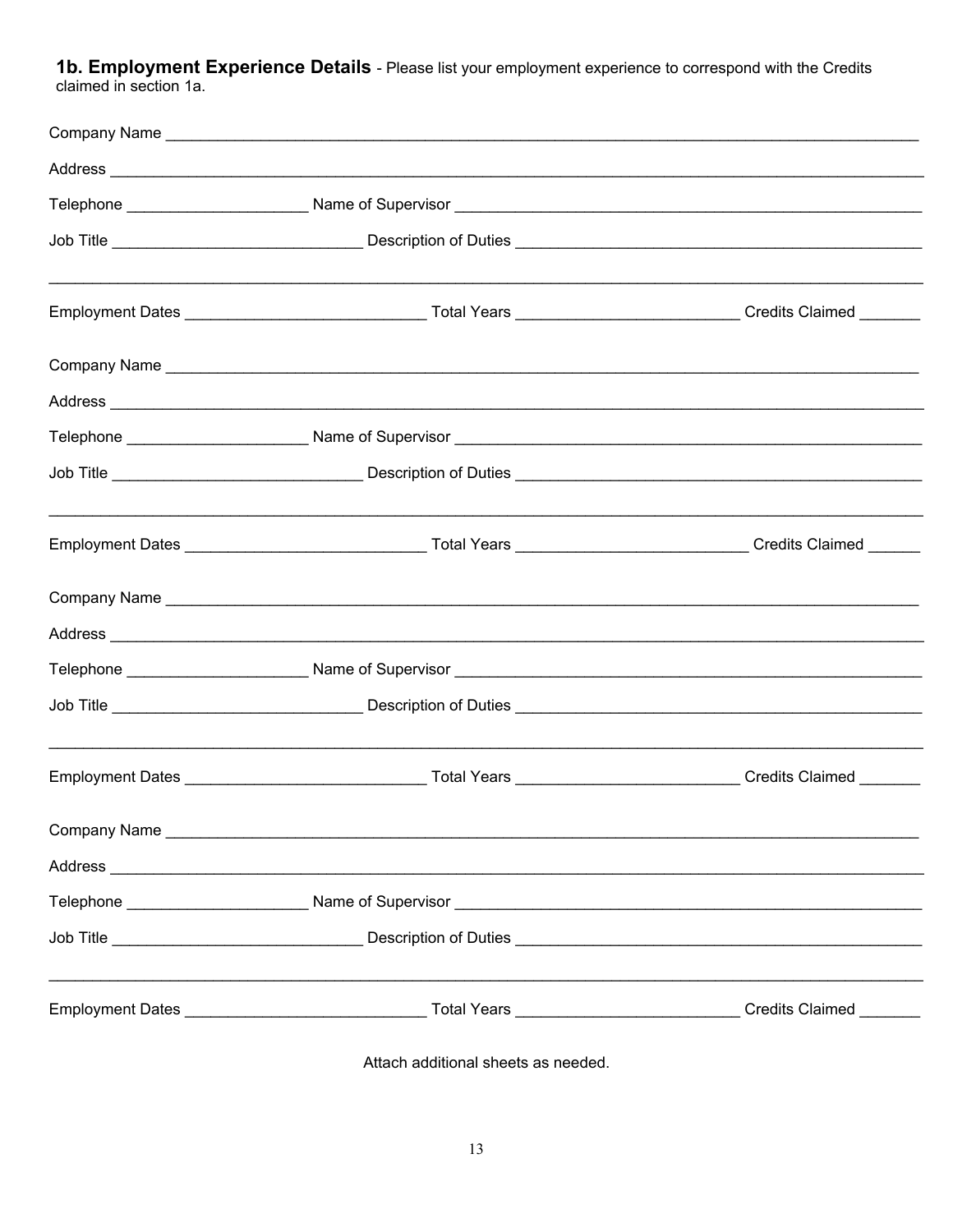### **2a. Formal Education**

**Credits awarded once for highest achievement.** Degrees in Fire Sciences, Engineering, Engineering Technology, Law Enforcement and the Physical Sciences shall be considered to be Fire Related. Only list Degrees or Certificates that you have fully completed.

#### **(Select highest level achieved)**

| High School Graduate, G.E.D. Certificate or Equivalent | 10 Credits |  |
|--------------------------------------------------------|------------|--|
| Certificate in Fire Investigation                      | 12 Credits |  |
| Associate Degree in non-fire field                     | 12 Credits |  |
| Associate Degree in fire related field                 | 20 Credits |  |
| Bachelors Degree in non-fire field                     | 20 Credits |  |
| Bachelors Degree in fire related field                 | 30 Credits |  |
| Masters Degree in non-fire field                       | 25 Credits |  |
| Masters Degree in fire related field                   | 40 Credits |  |
| $L.L.B.$ or $J.D.$                                     | 45 Credits |  |
| Doctoral Degree in non-fire field                      | 40 Credits |  |
| Doctoral Degree in fire related field                  | 50 Credits |  |
|                                                        |            |  |

**Total Formal Education Credits**: *Min. of 10 Credits – Max. of 50 Credits*

**2b. Formal Education Details** - Please list your Formal Education Details to correspond with the Credits claimed in section 2a.

Name of School \_\_\_\_\_\_\_\_\_\_\_\_\_\_\_\_\_\_\_\_\_\_\_\_\_\_\_\_\_\_\_\_\_\_\_\_\_\_\_\_\_\_\_\_\_\_\_\_\_\_\_\_\_\_\_\_\_\_\_\_\_\_\_\_\_\_\_\_\_\_\_\_\_\_\_\_\_\_\_\_\_\_\_

Degree Title \_\_\_\_\_\_\_\_\_\_\_\_\_\_\_\_\_\_\_\_\_\_\_\_\_\_\_\_\_\_\_\_\_\_\_\_\_\_\_\_\_\_\_\_\_\_\_\_\_\_\_\_\_\_\_\_\_\_\_\_\_\_\_\_\_\_\_\_\_\_\_\_\_\_\_\_\_\_\_\_\_\_\_\_\_\_

Graduation Date \_\_\_\_\_\_\_\_\_\_\_\_\_\_\_\_\_\_\_\_\_\_\_\_\_\_\_\_\_\_\_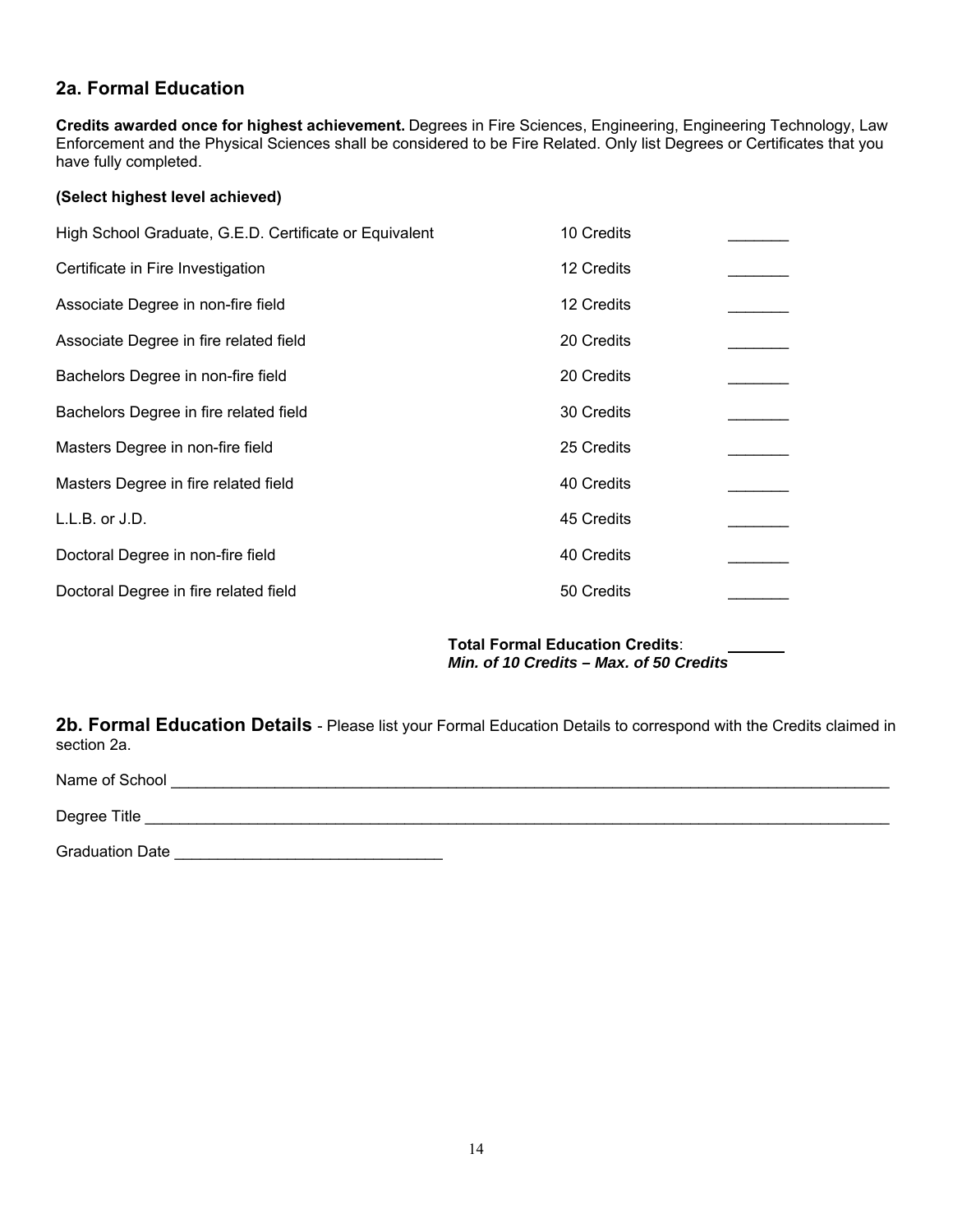3. College, University Courses - List any miscellaneous fire related courses you have taken without earning a degree. Only courses where you received a passing grade should be counted. Courses used to receive a degree (section 3) may not be claimed here.

**Total College University Courses Credits:**  $\overline{\phantom{a}}$ Max. of 25 Credits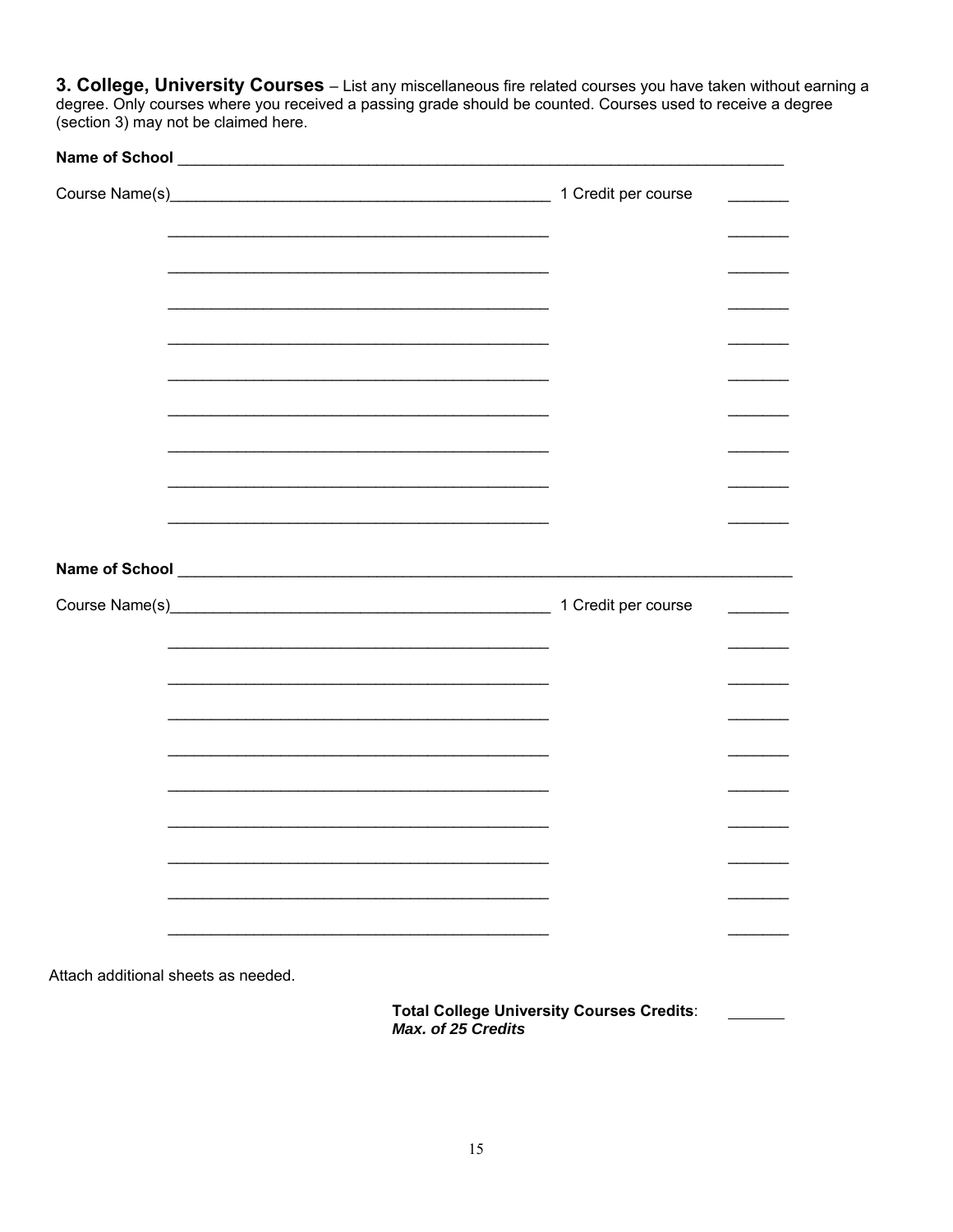| <b>NAFI/IAFI Training Program</b>   | 2 Credits per hour  |
|-------------------------------------|---------------------|
| <b>PATC Training Program</b>        | 1 Credit per hour   |
| All other training programs         | 1/2 Credit per hour |
|                                     | Credits             |
|                                     |                     |
|                                     |                     |
|                                     | Credits             |
|                                     |                     |
|                                     |                     |
|                                     | Credits             |
|                                     |                     |
| Dates _________________________     |                     |
|                                     | Credits             |
|                                     |                     |
|                                     |                     |
|                                     | Credits             |
|                                     |                     |
|                                     |                     |
|                                     | Credits             |
|                                     |                     |
| Dates                               |                     |
|                                     | Credits             |
|                                     |                     |
|                                     |                     |
| Attach additional sheets as needed. |                     |

### **4. Seminar and In-Service Training** – List any training received.

**Total Seminar and In-Service Training Credits**: *Min. of 10 Credits - Max. of 25 Credits*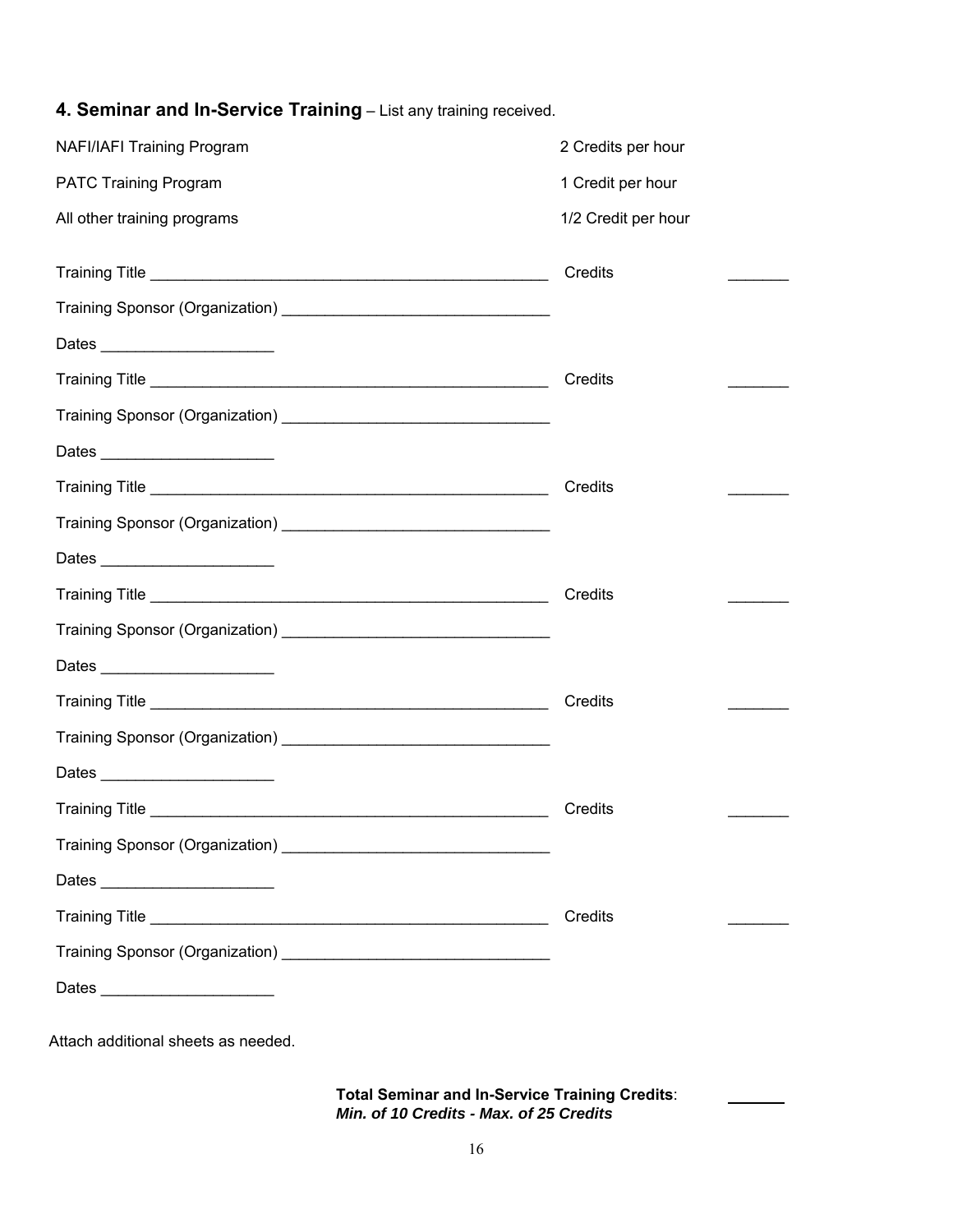## **5. Licensing and Certifications**

| <b>IAAI - CFI</b>                                                                                                                                                    | 5 Credits                                          |  |
|----------------------------------------------------------------------------------------------------------------------------------------------------------------------|----------------------------------------------------|--|
| Private Investigator                                                                                                                                                 | 4 Credits                                          |  |
| PE and Engineering Licensing                                                                                                                                         | 4 Credits                                          |  |
| IAAI - FIT                                                                                                                                                           | 3 Credits                                          |  |
| <b>Other Certifications</b>                                                                                                                                          |                                                    |  |
|                                                                                                                                                                      | 1 Credit each                                      |  |
|                                                                                                                                                                      | 1 Credit each                                      |  |
|                                                                                                                                                                      | 1 Credit each                                      |  |
|                                                                                                                                                                      | 1 Credit each                                      |  |
|                                                                                                                                                                      | 1 Credit each                                      |  |
| Max. of 5 Credits                                                                                                                                                    | <b>Total Licensing and Certifications Credits:</b> |  |
| 6. Association Membership - Only list current, active memberships.                                                                                                   |                                                    |  |
| National Association of Fire Investigators, International                                                                                                            | 3 Credits each                                     |  |
|                                                                                                                                                                      | 2 Credits each                                     |  |
|                                                                                                                                                                      | 2 Credits each                                     |  |
|                                                                                                                                                                      | 2 Credits each                                     |  |
|                                                                                                                                                                      | 2 Credits each                                     |  |
| Max. of 10 Credits                                                                                                                                                   | <b>Total Association Membership Credits:</b>       |  |
| 7. Industry Committees & Association Leadership - List your participation on industry committees and any<br>leadership positions you hold in industry organizations. |                                                    |  |
|                                                                                                                                                                      | 2 Credits each                                     |  |
|                                                                                                                                                                      | 2 Credits each                                     |  |
|                                                                                                                                                                      | 2 Credits each                                     |  |
|                                                                                                                                                                      | 2 Credits each                                     |  |
|                                                                                                                                                                      | 2 Credits each                                     |  |

| <b>Total Committees &amp; Association Leadership Credits:</b> |  |
|---------------------------------------------------------------|--|
| Max. of 10 Credits                                            |  |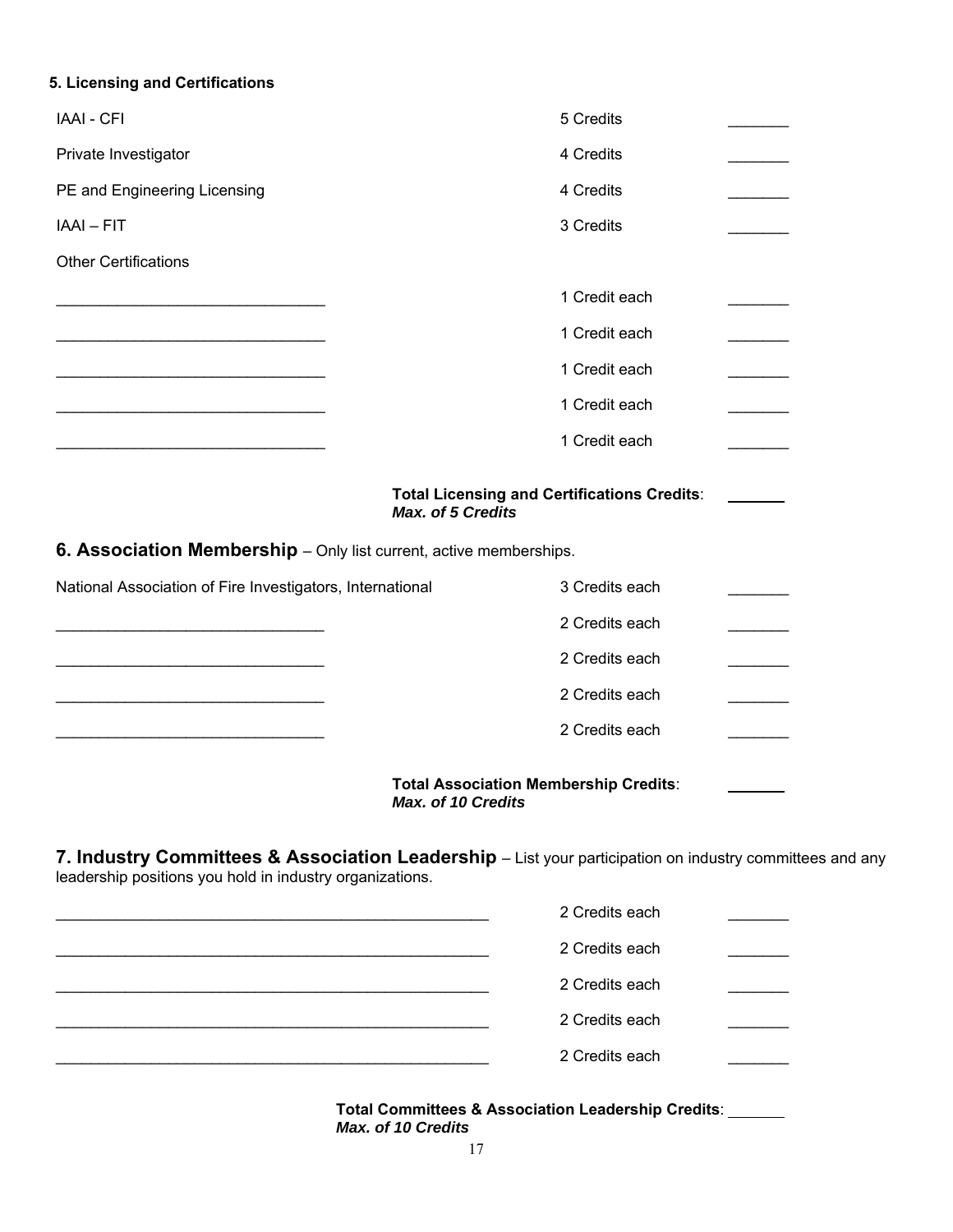**8. Fire/Explosion Investigation Experience** - You do not need to be the lead investigator but you must play a significant role in the Fire/Explosion Investigation to claim it here.

| Total # of Fires Investigated                                                                                                                                                                                                                                                                                                                                                                                                                                                                              | 1 Credit each                                                           |  |
|------------------------------------------------------------------------------------------------------------------------------------------------------------------------------------------------------------------------------------------------------------------------------------------------------------------------------------------------------------------------------------------------------------------------------------------------------------------------------------------------------------|-------------------------------------------------------------------------|--|
| Total # of Explosions Investigated                                                                                                                                                                                                                                                                                                                                                                                                                                                                         | 1 Credit each                                                           |  |
| ABSOLUTE MINIMUMS (see section 3) - Max. of 75<br>30 Credits with No Formal Educational Experience<br>20 Credits with Associates in Fire Related Field<br>20 Credits with Bachelors in Non- Fire Related Field<br>10 Credits with 5 years of Fire Service<br>10 Credits with Bachelors in Fire Related Field<br>10 Credits with Masters in Non- Fire Related Field<br>5-10 Credits with 10 plus years in the Fire Service<br>5-10 Credits with Masters in Fire Related Field<br>5-10 Credits with Doctoral | <b>Total Fire Investigation Experience Credits:</b>                     |  |
| 9. Courtroom Experience - Only list Fire/Explosion Investigation related testimony.                                                                                                                                                                                                                                                                                                                                                                                                                        |                                                                         |  |
| Depositions                                                                                                                                                                                                                                                                                                                                                                                                                                                                                                | 5 Credits each                                                          |  |
| <b>Trial Testimony</b>                                                                                                                                                                                                                                                                                                                                                                                                                                                                                     | 5 Credits each                                                          |  |
| <b>Other Testimonies</b>                                                                                                                                                                                                                                                                                                                                                                                                                                                                                   | 2 Credits each                                                          |  |
|                                                                                                                                                                                                                                                                                                                                                                                                                                                                                                            | <b>Total Courtroom Experience Credits:</b><br><b>Max. of 25 Credits</b> |  |
| 10. Awards & Commendations                                                                                                                                                                                                                                                                                                                                                                                                                                                                                 |                                                                         |  |
|                                                                                                                                                                                                                                                                                                                                                                                                                                                                                                            | 2 Credits each                                                          |  |
|                                                                                                                                                                                                                                                                                                                                                                                                                                                                                                            | 2 Credits each                                                          |  |
|                                                                                                                                                                                                                                                                                                                                                                                                                                                                                                            | 2 Credits each                                                          |  |
|                                                                                                                                                                                                                                                                                                                                                                                                                                                                                                            | 2 Credits each                                                          |  |
|                                                                                                                                                                                                                                                                                                                                                                                                                                                                                                            | 2 Credits each                                                          |  |
|                                                                                                                                                                                                                                                                                                                                                                                                                                                                                                            | <b>Total Awards &amp; Commendations Credits:</b><br>Max. of 10 Credits  |  |
| 11. Publications & Research                                                                                                                                                                                                                                                                                                                                                                                                                                                                                |                                                                         |  |
| <b>Books</b>                                                                                                                                                                                                                                                                                                                                                                                                                                                                                               | 10 Credits each                                                         |  |
| Paper/Articles                                                                                                                                                                                                                                                                                                                                                                                                                                                                                             | 3 Credits each                                                          |  |
| <b>Research Papers</b>                                                                                                                                                                                                                                                                                                                                                                                                                                                                                     | 3 Credits each                                                          |  |
|                                                                                                                                                                                                                                                                                                                                                                                                                                                                                                            | <b>Total Publications &amp; Research Credits:</b>                       |  |

*Max. of 20 Credits*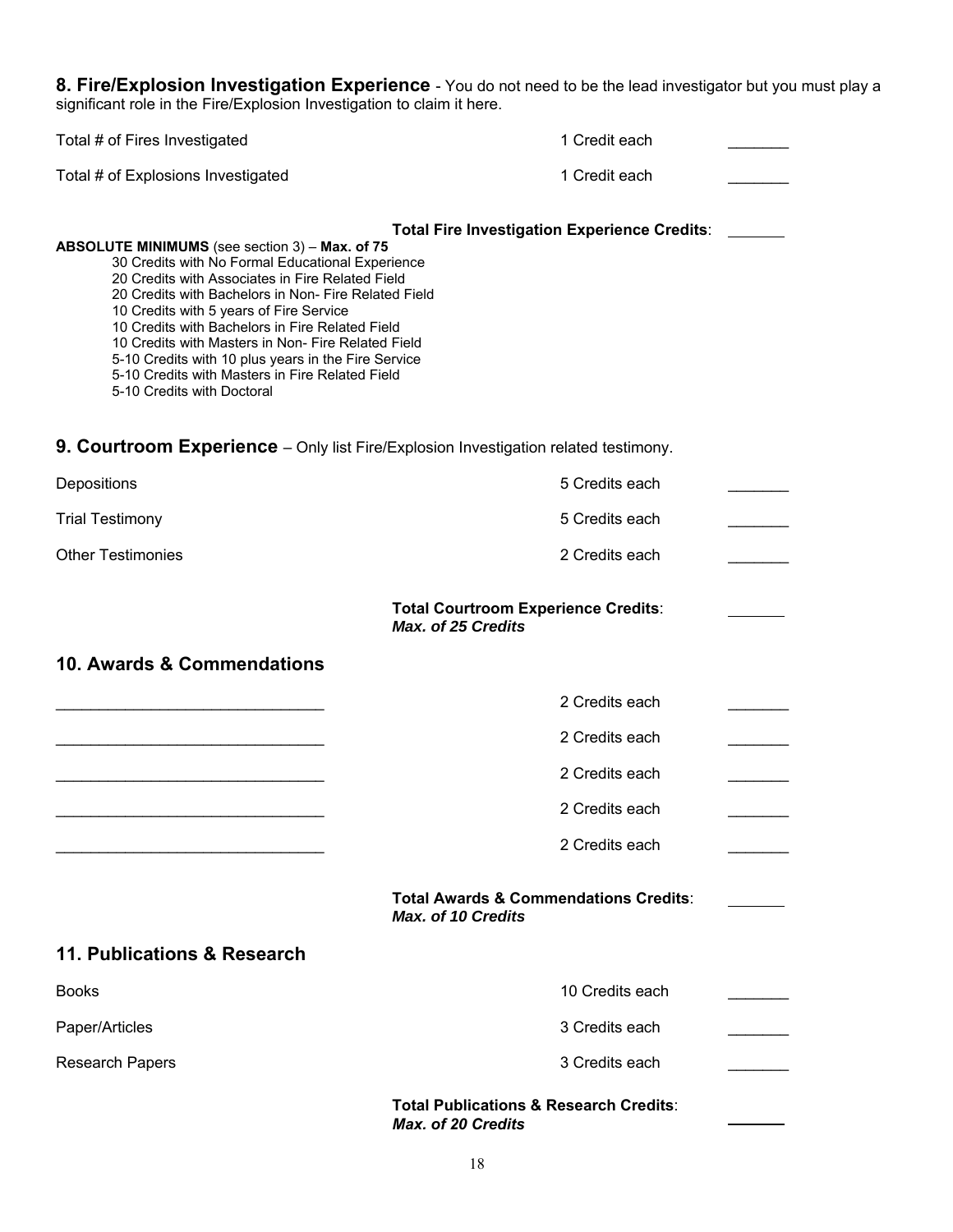**12. Applicant Narrative** – Please write a short Narrative explaining why you are a good candidate for the Certified Fire and Explosion certification.

> **Narrative Credits**: *Max. of 10 Credits awarded by the National Certification Board*

| 13. Personal References - You must list three (3) references. |  |                                                                                  |  |  |
|---------------------------------------------------------------|--|----------------------------------------------------------------------------------|--|--|
|                                                               |  |                                                                                  |  |  |
|                                                               |  |                                                                                  |  |  |
|                                                               |  |                                                                                  |  |  |
|                                                               |  | 2. Name ___________________________________Company Name ________________________ |  |  |
|                                                               |  |                                                                                  |  |  |
|                                                               |  |                                                                                  |  |  |
|                                                               |  | 3. Name ___________________________________Company Name ________________________ |  |  |
|                                                               |  |                                                                                  |  |  |
|                                                               |  |                                                                                  |  |  |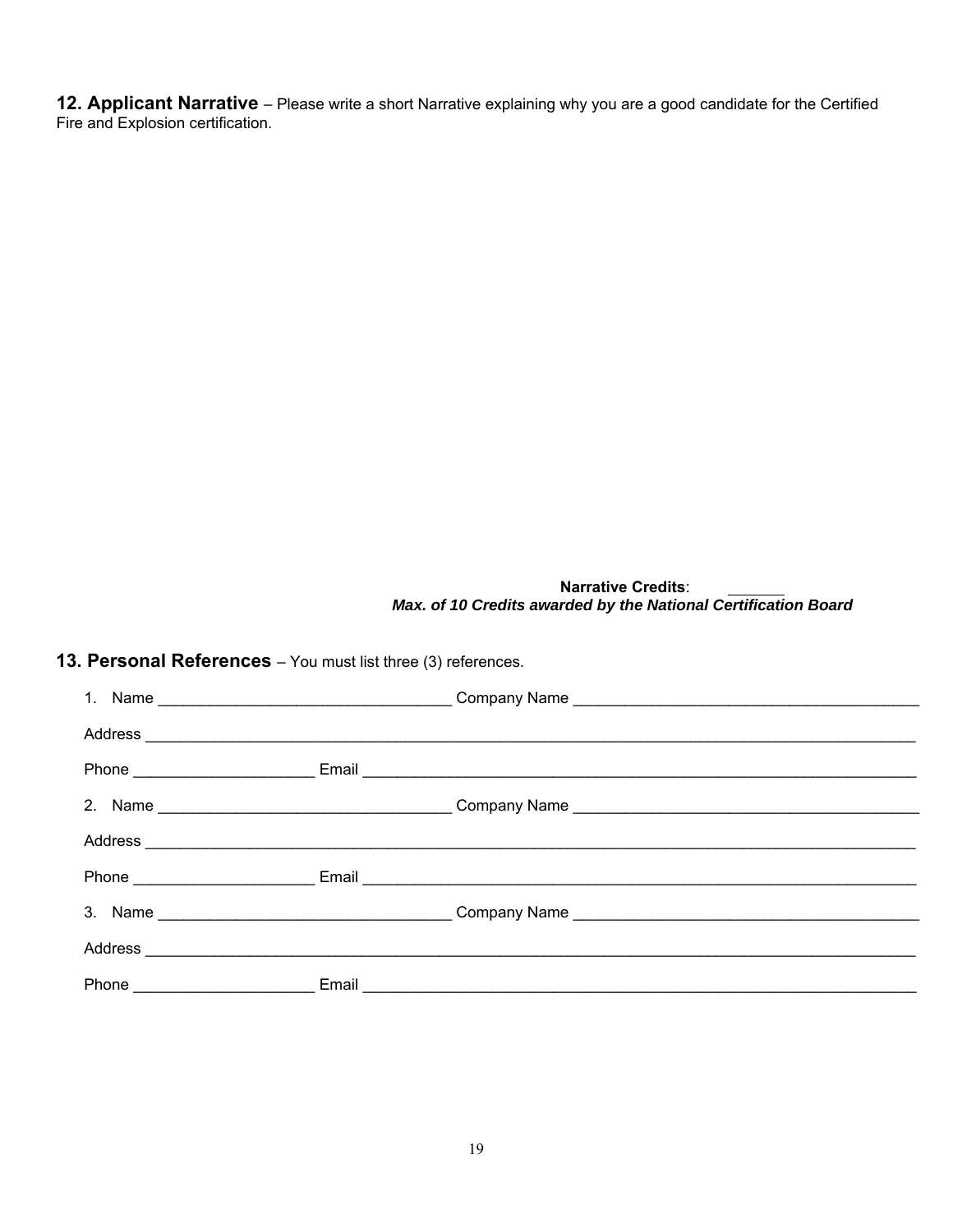#### **Statement of Applicant**

I hereby make application to The National Association of Fire Investigators, National Certification Board to be considered for certification as a Certified Fire and Explosion Investigator (CFEI) by signing this application and paying the application fee.

As a member of NAFI, I agree to be governed by the Constitution, By-laws, rules, and Code of Ethics of the Association. I am of the opinion that I meet the requirements for NAFI membership and Certification.

I have carefully read the Guidelines and Instructions of the Certified Fire and Explosion Investigator (CFEI) Program. I understand and agree to the certification requirements, including the following:

- 1. In order to be governed by the rules, Constitution, By-laws, and Code of Ethics of the National Association of Fire Investigators, I must remain a member in good standing of NAFI in order to keep The National Fire and Explosion Investigator Certification.
- 2. The application fee is non-refundable because it covers the cost of application processing, testing, background investigation, certification processing, record keeping, Certified Fire and Explosion Investigator Certificate, Emblem, and Decal. I understand that payment of the application fee is non-refundable and does not insure certification.
- 3. The National Association of Fire Investigators, upon issuing certification, bears no liability for any nonfeasance, malfeasance, errors or omissions upon my part, which may be proven or alleged, based upon my performance as a Certified Fire and Explosion Investigator.
- 4. National Fire and Explosion Investigator Certification is based upon the results of the examination and evaluation of my professional qualifications by the National Certification Board. I understand that the Board's decisions are final.
- 5. Application for certification may be made only once in any 6-month period.
- 6. I authorize The National Association of Fire Investigators to conduct background investigations of my professional credentials and qualifications based upon the information, which I have supplied in this application, in order to ascertain my fitness for certification and to respond to inquiries as to my certification, qualifications and character.
- 7. I understand that the examination is to be completed, by myself, without help or consultation with any other individuals. The examination must be returned to the NAFI office postmarked within 2 weeks of receipt by the approved, designated proctor and within 3 days of the actual testing date. I may not consult any published materials or literature during the answering of the examination questions. A minimum of 75% correct answers on the examination is required for certification.
- 8. I understand and agree that inclusion of my name on the register of NAFI Certified Fire and Explosion Investigators is based upon active membership in NAFI, professional qualifications, passing the examination, and compliance with the NAFI Constitution, By-laws, Rules and Code of Ethics. I may use as part of my professional qualifications that I am certified. I may direct inquiries about my certification to NAFI.
- 9. My signature upon this application demonstrates that I have read and understand all of the rules and regulations concerning NAFI, Fire and Explosion Investigator's Certification, and that all of the information included on this application is true and correct.

| Signature of <sub>/</sub><br>Applicant | Jate |  |
|----------------------------------------|------|--|
|                                        |      |  |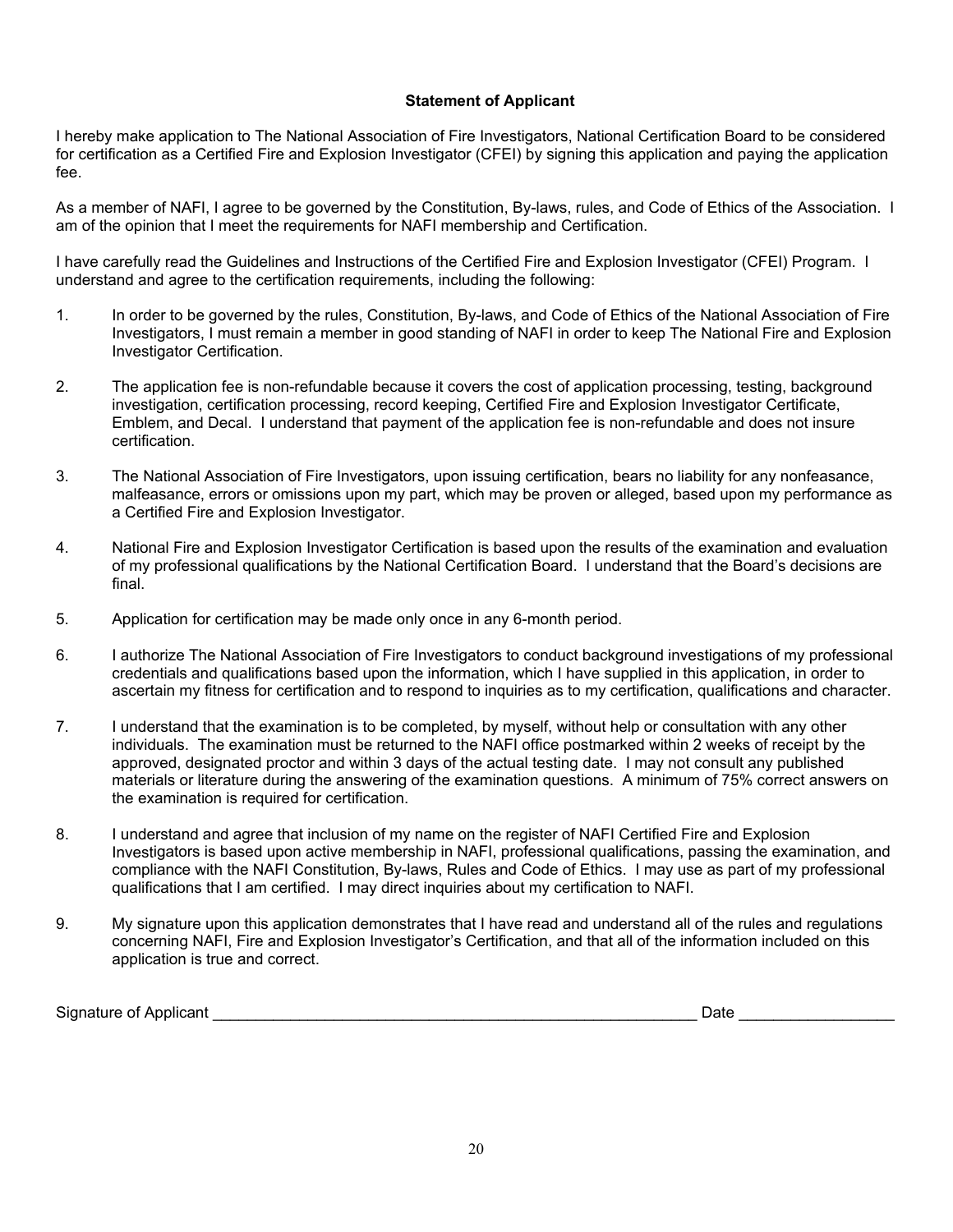

# **NATIONAL ASSOCIATION OF FIRE INVESTIGATORS**

857 TALLEVAST ROAD, SARASOTA, FLORIDA 34243 1-877-506-6234 941-359-2800

# **Certified Fire and Explosion Investigator (CFEI) Proctor Form**

Designated proctors for the Certified Fire and Explosion Investigator (CFEI) certification evaluation must be one of the following: faculty members of a private or public school system, private or public college or university, a government official, a member of the clergy, a testing center, or a current Certified Fire and Explosion Investigator (CFEI).

Designated proctors may not be a relative, supervisor, co-worker, or subordinate of the CFEI Applicant.

The below named individual has agreed to serve as a designated proctor on behalf of the National Certification Board for the purpose of administering the Certified Fire and Explosion Investigator (CFEI) certification evaluation.

| Applicant's Email <b>Applicant's Email</b> |                                                                                  |  |  |  |
|--------------------------------------------|----------------------------------------------------------------------------------|--|--|--|
|                                            |                                                                                  |  |  |  |
|                                            |                                                                                  |  |  |  |
|                                            |                                                                                  |  |  |  |
|                                            |                                                                                  |  |  |  |
|                                            |                                                                                  |  |  |  |
|                                            |                                                                                  |  |  |  |
|                                            | Zip/Postal Code ___________________________________Country _____________________ |  |  |  |
|                                            |                                                                                  |  |  |  |